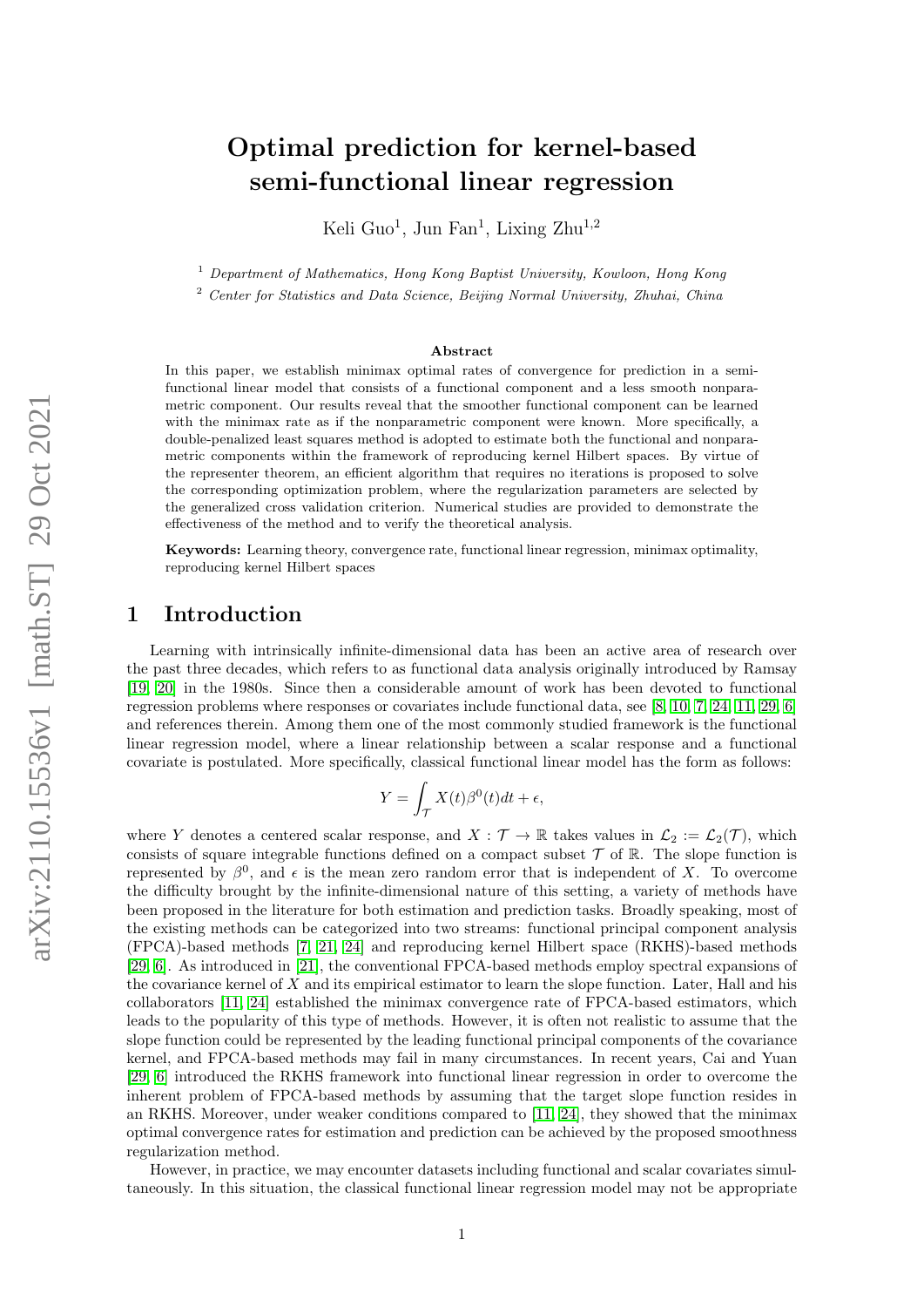and sufficient, which motivates researchers to propose new models to deal with functional linear regression with mixed covariates. There are mainly three types of models depending on the parametric or nonparametric natures of functional and scalar covariates. To incorporate the additional scalar covariates, [\[1\]](#page-15-8) established the semi-functional partial linear regression model, where a nonparametric model for the functional covariate and a linear model for the scalar covariates are included and considered. Later, [\[2,](#page-15-9) [22\]](#page-15-10) extended this model to the cases of dependent data and unknown error density, respectively. Other than the semi-functional partial linear regression model, [\[23\]](#page-15-11) proposed the partially functional linear model, which admits a linear relationship between the response variable and both functional and scalar covariates. Later, [\[13\]](#page-15-12) extended this model to deal with the case where high-dimensional scalar covariates and multiple functional covariates are considered. Recently, [\[5\]](#page-15-13) first adopted the RKHS framework in the partially functional linear model, but the model cannot handle high-dimensional scalar covariates. [\[28\]](#page-16-2) further improved the partially functional linear model by imposing  $\ell^1$ -penalty on the high-dimensional scalar covariates in order to achieve sparsity. Apart from two aforementioned models, [\[15\]](#page-15-14) considered the so-called semi-functional linear regression model that consists of the functional linear regression component and the nonparametric component for the scalar covarites. The estimation approach of [\[15\]](#page-15-14) relies on the previously mentioned FPCA-based methods for functional component and the Nadaraya-Watson kernel estimators for the nonprametric component. Later, [\[30\]](#page-16-3) focused on a special case of [\[15\]](#page-15-14) where the scalar covariate is one-dimensional and spline functions are employed to estimate both the functional and nonparametric components. More recently, [\[4\]](#page-15-15) proposed a robust semi-functional linear regression model that is resistant against outliers or heavy-tailed noises.

In this paper, we focus on the semi-functional linear model consisting of both functional and nonparametric components as follows:

<span id="page-1-0"></span>
$$
Y = \int_{\mathcal{T}} X(t)\beta^{0}(t)dt + g^{0}(\mathbf{Z}) + \epsilon,
$$
\n(1)

where  $X \in \mathcal{X} \subset \mathcal{L}_2$  is a functional covariate,  $\mathbf{Z} \in \mathcal{Z} \subset \mathbb{R}^p$  is a p-dimensional vector covariate, and the error  $\epsilon$  follows a  $\mathcal{N}(0, \sigma^2)$  distribution and is independent of X and Z. Without loss of generality, we assume that the functional component is smoother than the nonparametric component and also  $\mathbb{E}[X|\mathbf{Z}] = 0$ . By assuming that both the slope function  $\beta^0$  and the nonparametric function  $g^0$  reside in some reproducing kernel Hilbert spaces, the goal of this paper is to investigate semi-functional linear regression within the framework of learning theory.

We summarize our main contributions of the work as follows.

- We establish minimax optimal rates of convergence for prediction in the semi-functional linear model. We find that for each component, the convergence rate is not affected by the other component. In other words, the functional component can be estimated with the same convergence rate even if an accurate estimate of the nonparametric component is not available. In the same way, the convergence rate of the nonparametric component remains the same as if the true  $\beta^0$  is known. In the literature of additive model, see [\[26\]](#page-16-4), this phenomenon has been observed and discussed .
- We adopt a double-penalized least squares method to estimate both the functional and nonparametric components within the framework of reproducing kernel Hilbert spaces. Moreover, we propose an efficient algorithm that requires no iterations to solve the corresponding problem, where the generalized cross validation criterion (GCV) is applied to select the regularization parameters. Numerical studies are provided to demonstrate the effectiveness of the proposed method and to verify the theoretical analysis.

The rest of the paper is organized as follows. In Section [2,](#page-2-0) we introduce the semi-functional linear regression model within the framework of reproducing kernel Hilbert spaces and present the corresponding computational algorithm. Section [3](#page-8-0) presents the theoretical properties of the proposed double-penalized least squares method and derives minimax optimal convergence rates for prediction error of both functional and nonparametric components. Numerical studies are conducted in Section [4](#page-9-0) to demonstrate the effectiveness of the method and to verify the theoretical analysis. In Section [5,](#page-14-0) we provide a summary of this paper. The proofs of our main results and some key lemmas are given in Appendix.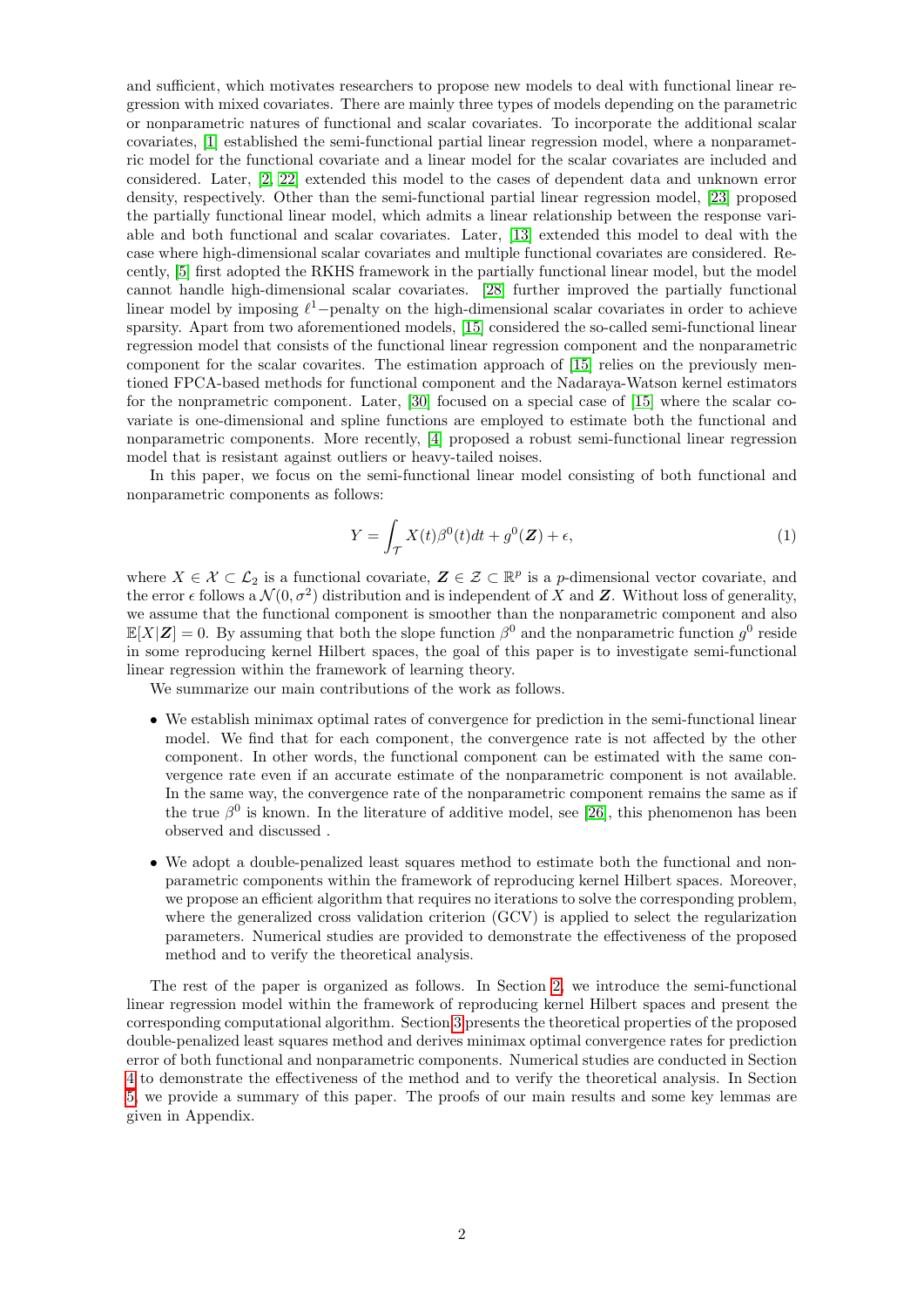### <span id="page-2-0"></span>2 Preliminaries and Methodology

For any vector  $v \in \mathbb{R}^n$ , we define the  $\ell_1$  norm, Euclidean norm and  $\ell_\infty$  norm as  $||v||_1 = \sum_{i=1}^n |v_i|$ ,  $||v||_2 = \sqrt{\sum_{i=1}^n v_i^2}$  and  $||v||_{\infty} = \max_{1 \leq i \leq n} |v_i|$  respectively. The empirical norm is written as  $||v||_n^2 =$  $v^T v/n$ . For any measurable function  $f: \mathcal{X} \times \mathcal{Z} \to \mathbb{R}$ , we define function norms  $||f|| = \sqrt{\mathbb{E}f^2(X, \mathbf{Z})}$ ,  $||f||_{\infty} = \sup_{X,Z} |f(X,Z)|$  and  $||f||_{n}^{2} = \frac{1}{n} \sum_{i=1}^{n} f^{2}(X_{i}, Z_{i})$ . Moreover, for any functions  $\beta_{1}, \beta_{2} \in \mathcal{L}_{2}$ , we define  $\|\beta_1\|_{\mathcal{L}_2}^2 = \langle \beta_1, \beta_1 \rangle_{\mathcal{L}_2}$  and  $\langle \beta_1, \beta_2 \rangle_{\mathcal{L}_2} = \int_{\mathcal{T}} \beta_1(t)\beta_2(t)dt$ . Let  $\{a_k : k \geq 1\}$  and  $\{b_k : k \geq 1\}$ be two sequences, we write  $a_k \n\t\le b_k$  if  $C_1 \le \liminf a_k/b_k \le \limsup a_k/b_k \le C_2$  for some constants  $C_1, C_2$ . Furthermore, we let  $a_k = \mathcal{O}(b_k)$  denote the case where  $|a_k| \leq C_3 |b_k|$  for some constant  $C_3$ .

#### 2.1 Reproducing kernel Hilbert spaces

We begin with a brief review of several basic facts about RKHS, which can be found in, for example, [\[27\]](#page-16-5). We denote  $\mathcal{T} \subset \mathbb{R}$  as a compact set. Recall that a reproducing kernel  $K: \mathcal{T} \times \mathcal{T} \to \mathbb{R}$ is continuous, square integrable, symmetric and nonnegative definite. One reporducing kernel K corresponds to an RKHS  $\mathcal{H}_K$  which is a linear functional space equipped with the inner product  $\langle \cdot, \cdot \rangle_K$ . The RKHS  $\mathcal{H}_K$  has the following reproducing property:

$$
f(t) = \langle K(t, \cdot), f \rangle_K,
$$

for any  $t \in \mathcal{T}$  and  $f \in \mathcal{H}_K$ . We denote a centered square integrable stochastic process defined over  $\mathcal T$  by  $X(\cdot)$ . The covariance kernel of X can be defined as

$$
C(s,t) = \mathbb{E}[X(s)X(t)], \quad \forall t, s \in \mathcal{T},
$$

which is real, symmetric and nonnegative definite.

For any real, symmetric and nonnegative definite function  $U : \mathcal{T} \times \mathcal{T} \to \mathbb{R}$ , an integral operator  $L_U: \mathcal{L}_2 \to \mathcal{L}_2$  can be defined as

$$
L_U(f)(\cdot) = \langle U(s, \cdot), f \rangle_{\mathcal{L}_2} = \int_{\mathcal{T}} U(s, \cdot) f(s) ds.
$$

By the spectral theorem, we have that  $U$  admits the decomposition as follows

$$
U(s,t) = \sum_{k\geq 1} \theta_k^U \psi_k^U(s) \psi_k^U(t), \quad \forall t, s \in \mathcal{T},
$$

where  $\theta_1^U \geq \theta_2^U \geq \ldots \geq 0$  are its eigenvalues and  $\{\psi_k^U : k \geq 1\}$  are the corresponding orthonormalized eigenfunctions. Moreover, we have  $L_U(\psi_k^U) = \theta_k^U \psi_k^U$  for  $k \geq 1$ .

Next, we define a linear operator  $L_{U^{1/2}}$  as  $L_{U^{1/2}}(\psi_k^U) = \sqrt{\theta_k^U} \psi_k^U$ , where

$$
U^{1/2}(s,t) = \sum_{k \ge 1} \sqrt{\theta_k^U} \psi_k^U(s) \psi_k^U(t), \quad \forall t, s \in \mathcal{T}.
$$

We can observe that  $L_{U^{1/2}} = L_U^{1/2}$  $U_U^{1/2}$ . Define  $(U_1U_2)(s,t) = \int_{\mathcal{T}} U_1(s,u)U_2(u,t)du$ , then we have  $L_{U_1U_2} = L_{U_1} \circ L_{U_2}$ . Given the reproducing kernel K and covariance kernel C, we can define the linear operator  $\mathscr{L} := L_{K^{1/2}CK^{1/2}} = L_{K^{1/2}}(L_C(L_{K^{1/2}}(f)))$ . Then we have for  $\mathscr{L}$  that

$$
\mathscr{L}\varphi_k = s_k \varphi_k, \quad k \ge 1,
$$

where  $s_1 \geq s_2 \geq \cdots \geq 0$  are its eigenvalues and  $\{\varphi_k : k \geq 1\}$  are the corresponding orthonormalized eigenfunctions. We can observe that the eigenvalues of  $K$  and the eigenvalues of  $C$  jointly determine the eigenvalues  $\{s_k : k \geq 1\}$  of the linear operator  $\mathscr{L}$ .

Similarly, given another reproducing kernel  $G: \mathcal{Z} \times \mathcal{Z} \to \mathbb{R}$  that is continuous, square integrable, symmetric and nonnegative definite, we define its corresponding RKHS as  $\mathcal{H}_G$  which is a linear functional space equipped with the inner product  $\langle \cdot, \cdot \rangle_G$ . Denote by  $\rho_z$  the marginal distribution of Z and by  $\mathcal{L}^2_{\rho_z}$  be the space of square-integrable functions on Z with norm  $\|\cdot\|_{\mathcal{L}^2_{\rho_z}}$ . We define the integral operator  $L_G$  by

$$
L_G(g)(\cdot) = \langle G(\mathbf{Z}, \cdot), g \rangle_{\mathcal{L}^2_{\rho_z}} = \int_{\mathcal{Z}} G(\mathbf{Z}, \cdot) g(\mathbf{Z}) d\rho_z(\mathbf{Z}).
$$

According to the spectral theorem, we have that G admits the decomposition as follows

$$
G(\mathbf{Z},\mathbf{Z'})=\sum_{k\geq 1}\tilde{s}_k\tilde{\varphi}_k(\mathbf{Z})\tilde{\varphi}_k(\mathbf{Z'}),\quad \forall \mathbf{Z},\mathbf{Z'}\in\mathcal{Z},
$$

where  $\tilde{s}_1 \geq \tilde{s}_2 \geq \cdots > 0$  are its eigenvalues and  $\{\tilde{\varphi}_k : k \geq 1\}$  are the corresponding orthonormalized eigenfunctions. Moreover, we have  $L_G\tilde{\varphi}_k = \tilde{s}_k\tilde{\varphi}_k$ , for  $k \geq 1$ .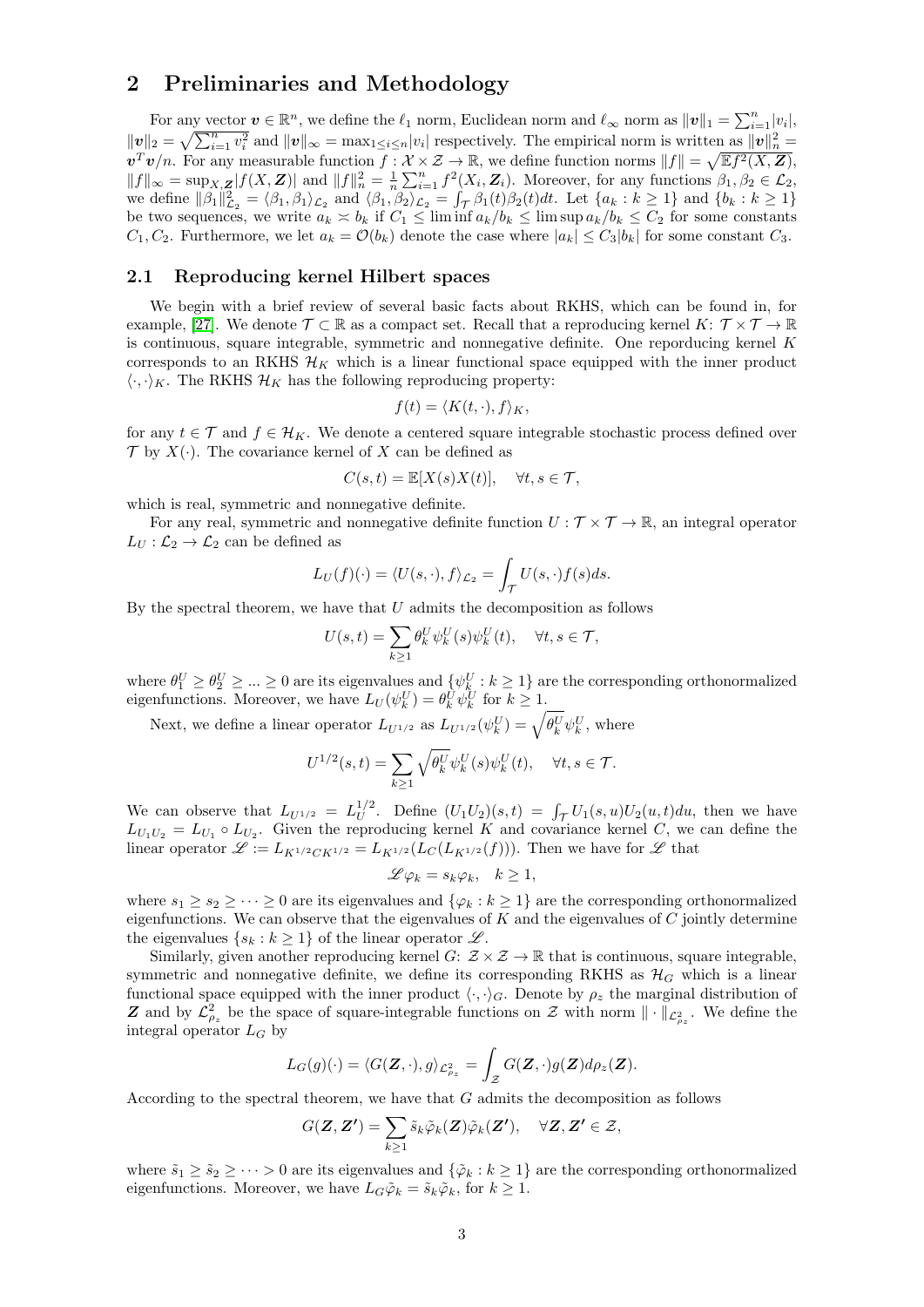### 2.2 Complexity of RKHS

To bound empirical processes, we are also interested in some data-dependent estimates of the complexity of RKHS, namely, Rademacher and Gaussian complexities, see [\[6\]](#page-15-6) for more details.

**Lemma 1.** Suppose the eigenvalues  $\{s_k : k \geq 1\}$  of the linear operator  $\mathscr L$  satisfy  $s_k \leq c_1 k^{-2r}$  for some constant  $0 < r < \infty$ . Consider the following Rademacher type of process:

$$
W_n(b) = \frac{1}{n} \sum_{i=1}^n \omega_i \langle X_i, b \rangle_{\mathcal{L}_2},
$$

where  $\omega_i$ 's are i.i.d. Rademacher random variables, i.e.,  $\mathbb{P}(\omega_i = 1) = \mathbb{P}(\omega_i = -1) = \frac{1}{2}$ . Define

$$
||W_n||_{\mathcal{B}(\rho,\kappa)} = \sup_{b \in \mathcal{B}(\rho,\kappa)} |W_n(b)|,
$$

where  $\mathcal{B}(\rho,\kappa) = \{b \in \mathcal{H}_K : ||b||_K \leq \rho \text{ and } ||L_C^{\frac{1}{2}}b||_{\mathcal{L}_2} \leq \kappa\}.$  Then we have

$$
\mathbb{E} \|W_n\|_{\mathcal{B}(\rho,\kappa)} \leq \frac{1}{\sqrt{n}} 2c_1^{\frac{1}{4r}} \rho^{\frac{1}{2r}} \kappa^{1-\frac{1}{2r}}.
$$

Note that this lemma also holds for Gaussian type of process:

$$
G_n(b) = \frac{1}{n} \sum_{i=1}^n \epsilon_i \langle X_i, b \rangle_{\mathcal{L}_2},
$$

where  $\epsilon_i$ 's are i.i.d. standard Gaussian variables.

*Proof.* It is clear that  $\mathcal{B}(\rho,\kappa) = L_K^{\frac{1}{2}}(\tilde{\mathcal{F}}_1(\rho,\kappa))$ , where

$$
\tilde{\mathcal{F}}_1(\rho,\kappa)=\{\tilde{f}\in\mathcal{L}_2:\|\tilde{f}\|_{\mathcal{L}_2}\leq\rho\text{ and }\|\mathscr{L}^{\frac{1}{2}}\tilde{f}\|_{\mathcal{L}_2}\leq\kappa\}.
$$

Denote  $\tilde{\mathcal{B}} = \left\{ \sum_{k \geq 1} \tilde{b}_k \varphi_k : \sum_{k \geq 1} \left( \frac{\tilde{b}_k}{\min\{\rho, \kappa/\sqrt{s_k}\}} \right)^2 \leq 1 \right\}$ . We can easily check that  $\tilde{\mathcal{B}} \subset \tilde{\mathcal{F}}_1 \subset$  $\sqrt{2}\tilde{\mathcal{B}}$ . Therefore, √

$$
\sup_{\tilde{b}\in\tilde{\mathcal{B}}} |W_n(L_K^{\frac{1}{2}}\tilde{b})| \leq ||W_n||_{\mathcal{B}(\rho,\kappa)} \leq \sqrt{2}\sup_{\tilde{b}\in\tilde{\mathcal{B}}} |W_n(L_K^{\frac{1}{2}}\tilde{b})|.
$$

By Jensen's inequality,

$$
\mathbb{E}\sup_{\tilde{b}\in\tilde{\mathcal{B}}}|W_n(L_K^{\frac{1}{2}}\tilde{b})|\leq \left(\mathbb{E}\sup_{\tilde{b}\in\tilde{\mathcal{B}}}|W_n(L_K^{\frac{1}{2}}\tilde{b})|^2\right)^{\frac{1}{2}}.
$$

By Cauchy-Schwartz inequality,

$$
|W_n(L_K^{\frac{1}{2}}\tilde{b})|^2 = |\sum_{k\geq 1} \tilde{b}_k W_n(L_K^{\frac{1}{2}}\varphi_k)|^2
$$
  
 
$$
\leq \left(\sum_{k\geq 1} \frac{b_k^2}{\min\{\rho^2, \kappa^2/s_k\}}\right) \left(\sum_{k\geq 1} \min(\rho^2, \kappa^2/s_k) W_n^2(L_K^{\frac{1}{2}}\varphi_k)\right).
$$

Therefore,

$$
\sup_{\tilde{b}\in\tilde{\mathcal{B}}} |W_n(L_K^{\frac{1}{2}}\tilde{b})|^2 \leq \left(\sum_{k\geq 1} \min(\rho^2, \kappa^2/s_k) W_n^2(L_K^{\frac{1}{2}}\varphi_k)\right).
$$

Observe that  $\mathbb{E} W_n^2(L^{\frac{1}{2}}_K \varphi_k) = \mathbb{E} \left( \frac{1}{n} \sum_{i=1}^n \omega_i \langle X_i, L^{\frac{1}{2}}_K \varphi_k \rangle_{\mathcal{L}_2} \right)^2 = \frac{1}{n} \mathbb{E} \langle X_i, L^{\frac{1}{2}}_K \varphi_k \rangle_{\mathcal{L}_2}^2 = \frac{1}{n} s_k$ . This equality also holds for i.i.d Gaussian random variables  $\epsilon_i$ s. Thus

$$
\mathbb{E}(\sup_{\tilde{b}\in\tilde{\mathcal{B}}}|W_n(L_{K}^{\frac{1}{2}}\tilde{b})|^2) \leq \left(\sum_{k\geq 1} \min\{\rho^2, \kappa^2/s_k\} \mathbb{E}|W_n^2(L_{K}^{\frac{1}{2}}\varphi_k)\right) = \frac{1}{n}\sum_{k\geq 1} \min\{\rho^2s_k, \kappa^2\},\
$$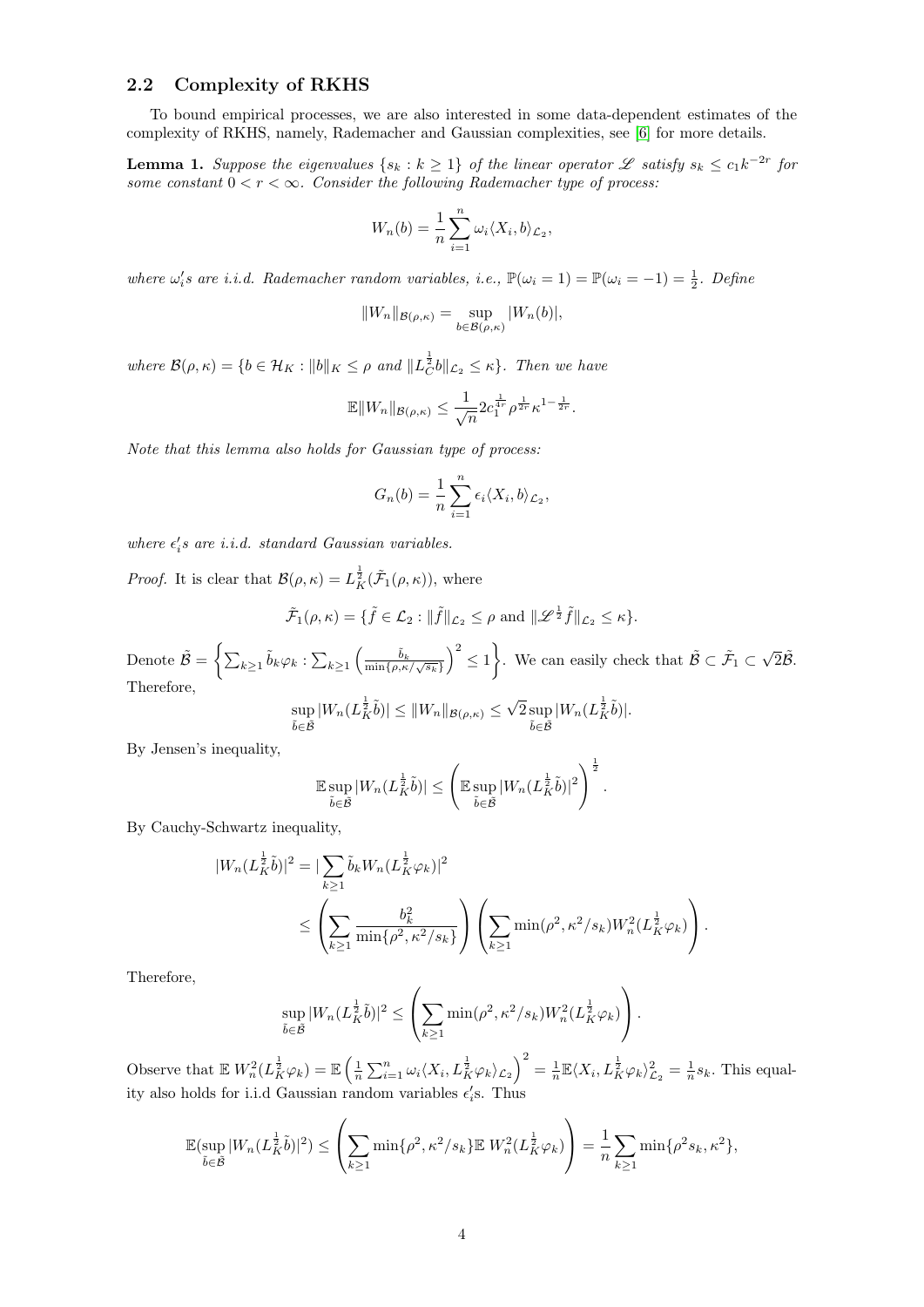which implies that  $\mathbb{E} \|W_n\|_{\mathcal{B}(\rho,\kappa)} \leq \sqrt{\rho}$  $\sqrt{2}\left(\frac{1}{n}\sum_{k\geq 1} \min\{\rho^2 s_k, \kappa^2\}\right)^{\frac{1}{2}}$ . Note that

$$
\frac{1}{n} \sum_{k \ge 1} \min \{ \rho^2 s_k, \kappa^2 \} = \frac{1}{n} \min_{k_0 \ge 0} \left( \rho^2 \sum_{k \ge k_0} s_k + \kappa^2 k_0 \right)
$$
  

$$
\le \frac{1}{n} \min_{k_0 \ge 0} \left( c_1 \rho^2 k_0^{-2r+1} + \kappa^2 k_0 \right)
$$
  

$$
= \frac{1}{n} 2c_1^{\frac{1}{2r}} \rho^{\frac{1}{r}} \kappa^{2-\frac{1}{r}},
$$

where the inequality follows from the assumption  $s_k \leq c_1 k^{-2r}$  and the last equality follows by taking  $k_0 = c_1^{\frac{1}{2r}} \left(\frac{\rho}{\kappa}\right)^{\frac{1}{r}}$ . Therefore,  $\mathbb{E} \|W_n\|_{\mathcal{B}(\rho,\kappa)} \leq \frac{1}{\sqrt{n}} 2c_1^{\frac{1}{4r}} \rho^{\frac{1}{2r}} \kappa^{1-\frac{1}{2r}}$ .

**Lemma 2.** Suppose the eigenvalues  $\{\tilde{s}_k : k \geq 1\}$  of the integral operator  $L_G$  satisfy  $\tilde{s}_k \leq c_2 k^{-2m}$ for some constant  $0 < m < \infty$ . Consider the following Rademacher type of process.

$$
\tilde{W}_n(g) = \frac{1}{n} \sum_{i=1}^n \omega_i g(\mathbf{Z}_i),
$$

where  $\omega_i$ 's are i.i.d. Rademacher random variable, i.e.,  $\mathbb{P}(\omega_i = 1) = \mathbb{P}(\omega_i = -1) = \frac{1}{2}$ . Define

$$
\|\tilde{W}_n\|_{\mathcal{G}_1(\rho,\kappa)} = \sup_{g \in \mathcal{G}(\rho,\kappa)} |\tilde{W}_n(g)|,
$$

where  $\mathcal{G}_1(\rho, \kappa) = \{g \in \mathcal{H}_G : ||b||_G \leq \rho \text{ and } ||g|| \leq \kappa\}.$  Then we have

$$
\mathbb{E} \|\tilde{W}_n\|_{\mathcal{G}_1(\rho,\kappa)} \leq \frac{1}{\sqrt{n}} 2c_2^{\frac{1}{4m}} \rho^{\frac{1}{2m}} \kappa^{1-\frac{1}{2m}}.
$$

Note that this lemma also holds for Gaussian type of process:

$$
\tilde{G}_n(g) = \frac{1}{n} \sum_{i=1}^n \epsilon_i g(\mathbf{Z}_i),
$$

where  $\epsilon_i$ 's are i.i.d. standard Gaussian variables.

*Proof.* It is clear that  $\mathcal{G}_1(\rho,\kappa) = L_G^{\frac{1}{2}}(\tilde{\mathcal{F}}_2(\rho,\kappa))$ , where

$$
\tilde{\mathcal{F}}_2(\rho,\kappa)=\{\tilde{f}\in\mathcal{L}^2_{\rho_z}: \|\tilde{f}\|_{\mathcal{L}^2_{\rho_z}}\leq\rho\text{ and }\|L_G^{\frac{1}{2}}\tilde{f}\|\leq\kappa\}.
$$

Denote  $\tilde{\mathcal{G}}_1 = \left\{ \sum_{k \geq 1} \tilde{g}_k \tilde{\varphi}_k : \sum_{k \geq 1} \left( \frac{\tilde{g}_k}{\min\{\rho, \kappa/\sqrt{\tilde{s}_k}\}} \right)^2 \leq 1 \right\}$ . We can easily check that  $\tilde{\mathcal{G}}_1 \subset \tilde{\mathcal{F}}_2 \subset$  $\sqrt{2}\tilde{\mathcal{G}}_1$ . Therefore, 1 √ 1

$$
\sup_{\tilde{g}\in\tilde{\mathcal{G}}_1} |\tilde{W}_n(L_{\tilde{G}}^{\frac{1}{2}}\tilde{g})| \leq ||\tilde{W}_n||_{\mathcal{G}_1(\rho,\kappa)} \leq \sqrt{2} \sup_{\tilde{g}\in\tilde{\mathcal{G}}_1} |\tilde{W}_n(L_{\tilde{G}}^{\frac{1}{2}}\tilde{g})|.
$$

By Jensen's inequality,

$$
\mathbb{E} \sup_{\tilde{g} \in \tilde{\mathcal{G}}_1} |\tilde{W}_n(L_G^{\frac{1}{2}}\tilde{g})| \leq \left( \mathbb{E} \sup_{\tilde{g} \in \tilde{\mathcal{G}}_1} |\tilde{W}_n(L_G^{\frac{1}{2}}\tilde{g})|^2 \right)^{\frac{1}{2}}.
$$

By Cauchy-Schwartz inequality,

$$
|\tilde{W}_n(L_G^{\frac{1}{2}}\tilde{g})|^2=|\sum_{k\geq 1}\tilde{g}_k\tilde{W}_n(L_G^{\frac{1}{2}}\tilde{\varphi}_k)|^2\leq \left(\sum_{k\geq 1}\frac{\tilde{g}_k^2}{\min\{\rho^2,\kappa^2/\tilde{s}_k\}}\right)\left(\sum_{k\geq 1}\min(\rho^2,\kappa^2/\tilde{s}_k)\tilde{W}_n^2(L_G^{\frac{1}{2}}\tilde{\varphi}_k)\right).
$$

Therefore,

$$
\sup_{\tilde{g}\in\tilde{\mathcal{G}}_1} |\tilde{W}_n(L_G^{\frac{1}{2}}\tilde{g})|^2 \leq \left(\sum_{k\geq 1} \min(\rho^2, \kappa^2/\tilde{s}_k) \tilde{W}_n^2(L_G^{\frac{1}{2}}\tilde{\varphi}_k)\right).
$$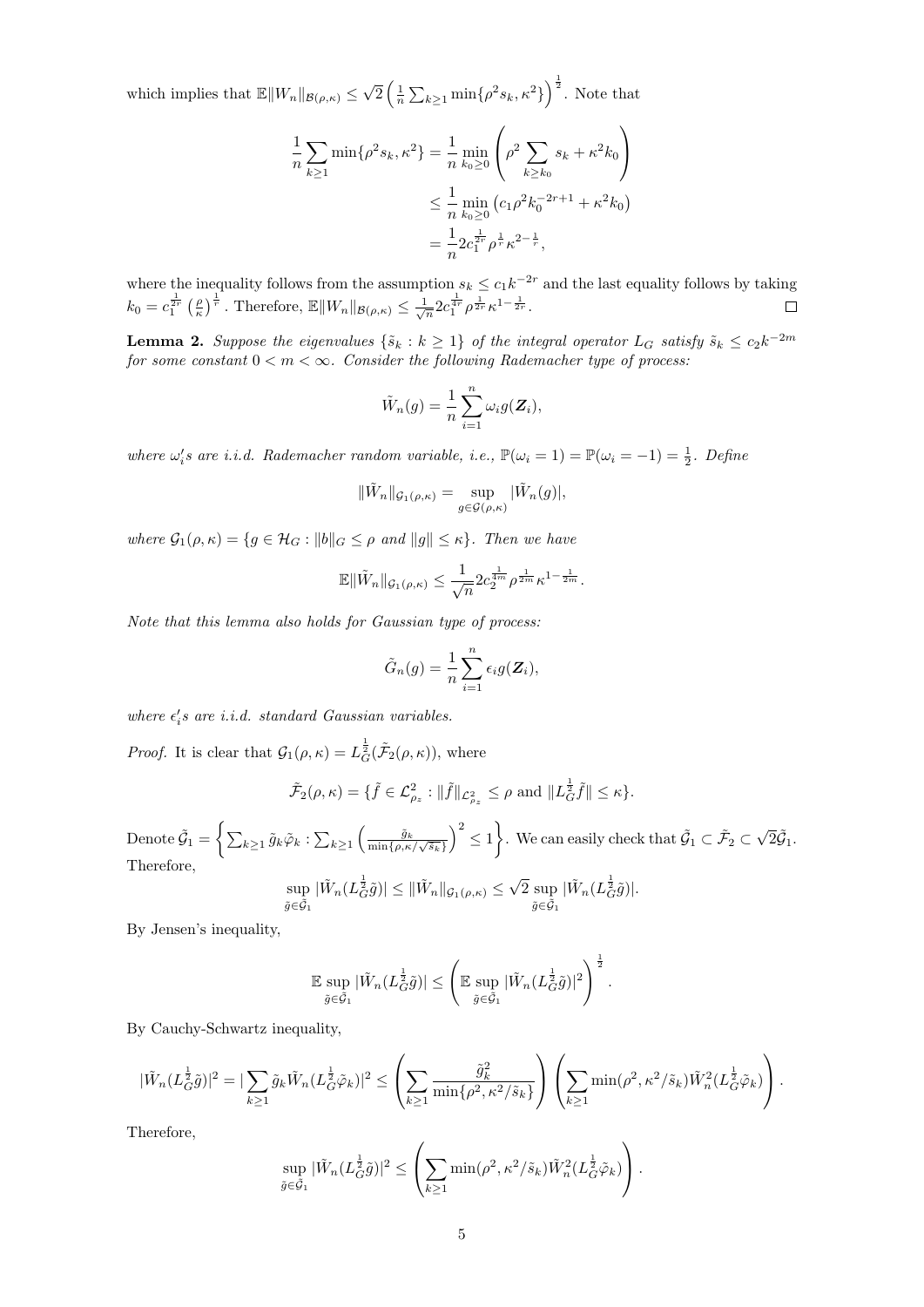Observe that  $\mathbb{E} \ \tilde{W}_n^2(L_{\tilde{G}}^{\frac{1}{2}}\tilde{\varphi}_k) = \mathbb{E} \left( \frac{1}{n} \sum_{i=1}^n \omega_i L_{\tilde{G}}^{\frac{1}{2}}\tilde{\varphi}_k \right)^2 = \frac{1}{n} \mathbb{E} [\omega_i^2] \mathbb{E} [(L_{\tilde{G}}^{\frac{1}{2}}\tilde{\varphi}_k)^2] = \frac{1}{n} \mathbb{E} [(\tilde{s}_k^{\frac{1}{2}}\tilde{\varphi}_k)^2] = \frac{1}{n} \tilde{s}_k$ This equality also holds for i.i.d. Gaussian random variables  $\epsilon_i$ 's. Thus

$$
\mathbb{E} \sup_{\tilde{g}\in\tilde{\mathcal{G}}_1} |\tilde{W}_n(L_{\tilde{G}}^{\frac{1}{2}}\tilde{g})|^2 \leq \left(\sum_{k\geq 1} \min\{\rho^2, \kappa^2/\tilde{s}_k\} \mathbb{E} |\tilde{W}_n^2(L_{\tilde{G}}^{\frac{1}{2}}\tilde{\varphi}_k)\right) = \frac{1}{n} \sum_{k\geq 1} \min\{\rho^2 \tilde{s}_k, \kappa^2\},
$$

which implies that  $\mathbb{E} \|\tilde{W}_n\|_{\mathcal{G}_1(\rho,\kappa)} \leq$ √  $\sqrt{2}\left(\frac{1}{n}\sum_{k\geq 1} \min\{\rho^2 \tilde{s}_k, \kappa^2\}\right)^{\frac{1}{2}}$ . Note that

$$
\frac{1}{n} \sum_{k \ge 1} \min\{\rho^2 \tilde{s}_k, \kappa^2\} = \frac{1}{n} \min_{k_0 \ge 0} \left(\rho^2 \sum_{k \ge k_0} \tilde{s}_k + \kappa^2 k_0\right)
$$
  

$$
\le \frac{1}{n} \min_{k_0 \ge 0} \left(c_2 \rho^2 k_0^{-2m+1} + \kappa^2 k_0\right)
$$
  

$$
= \frac{1}{n} 2c_2^{\frac{1}{2m}} \rho^{\frac{1}{m}} \kappa^{2 - \frac{1}{m}},
$$

where the inequality follows from the assumption  $\tilde{s}_k \leq c_2 k^{-2m}$ , and the last equality follows by taking  $k_0 = c_2^{\frac{1}{2m}} \left(\frac{\rho}{\kappa}\right)^{\frac{1}{m}}$ . Therefore,  $\mathbb{E} \|\tilde{W}_n\|_{\mathcal{G}_1(\rho,\kappa)} \leq \frac{1}{\sqrt{n}} 2c_2^{\frac{1}{4m}} \rho^{\frac{1}{2m}} \kappa^{1-\frac{1}{2m}}$ .

#### <span id="page-5-1"></span>2.3 Representer theorem

We suppose that an independent random sample  $\{X_i, Z_i, Y_i\}_{i=1}^n$  is generated from the semi-functional partial linear model in [\(1\)](#page-1-0). The double penalized least square estimator of  $(\hat{\beta}, \hat{g})$  is defined as

<span id="page-5-0"></span>
$$
(\hat{\beta}, \hat{g}) = \underset{\beta \in \mathcal{H}_K, g \in \mathcal{H}_G}{\arg \min} \left\{ \frac{1}{n} \sum_{i=1}^n \left( Y_i - \int_{\mathcal{T}} X_i(t) \beta(t) dt - g(\mathbf{Z}_i) \right)^2 + \lambda^2 ||\beta||_K^2 + \xi^2 ||g||_G^2 \right\}.
$$
 (2)

Note that, in [\(2\)](#page-5-0), we define the estimator  $(\hat{\beta}, \hat{g})$  as the solutions to an infinite-dimensional minimization problem. Next, we show that this infinite-dimensional problem can be reduced to a finite-dimensional optimization problem by virtue of the following representer theorem. Throughout the paper, we write

$$
(L_K X)(\cdot) = \int_{\mathcal{T}} K(\cdot, s) X(s) ds.
$$
\n(3)

As mentioned in [\[29\]](#page-16-1),  $(L_K X) \in \mathcal{H}_K$  for any  $X \in \mathcal{L}_2$ . Moreover, for any  $\beta \in \mathcal{H}_K$ , we have

<span id="page-5-3"></span>
$$
\int_{\mathcal{T}} \beta(t)X(t)dt = \langle L_K X, \beta \rangle_K \tag{4}
$$

With the above observation, we can prove the following representer theorem which is essential for developing our computational algorithm.

<span id="page-5-4"></span>**Lemma 3.** Let  $\hat{\beta}$  and  $\hat{g}$  be the minimizer of [\(2\)](#page-5-0), and  $\hat{\beta} \in \mathcal{H}_K$ ,  $\hat{g} \in \mathcal{H}_G$ . Then there exists  $\mathbf{c} =$  $(c_1, ..., c_n)^T \in \mathbb{R}^n$  such that

$$
\hat{\beta}(t) = \sum_{i=1}^{n} c_i (L_K X_i)(t).
$$
 (5)

Moreover, there exists  $\boldsymbol{\eta} = (\eta_1, ..., \eta_n)^T \in \mathbb{R}^n$  such that

$$
\hat{g}(\mathbf{Z}) = \sum_{i=1}^{n} \eta_i G(\mathbf{Z}, \mathbf{Z}_i)
$$
\n(6)

*Proof.* According to the observations in Section [2.3,](#page-5-1) we have  $L_K X_i \in \mathcal{H}_K$ ,  $i = 1, ..., n$ . Given  $X_1, ..., X_n$ , any  $\beta \in \mathcal{H}_K$  can be expressed as

<span id="page-5-2"></span>
$$
\beta(t) = \sum_{i=1}^{n} c_i (L_K X_i)(t) + v_1(t),\tag{7}
$$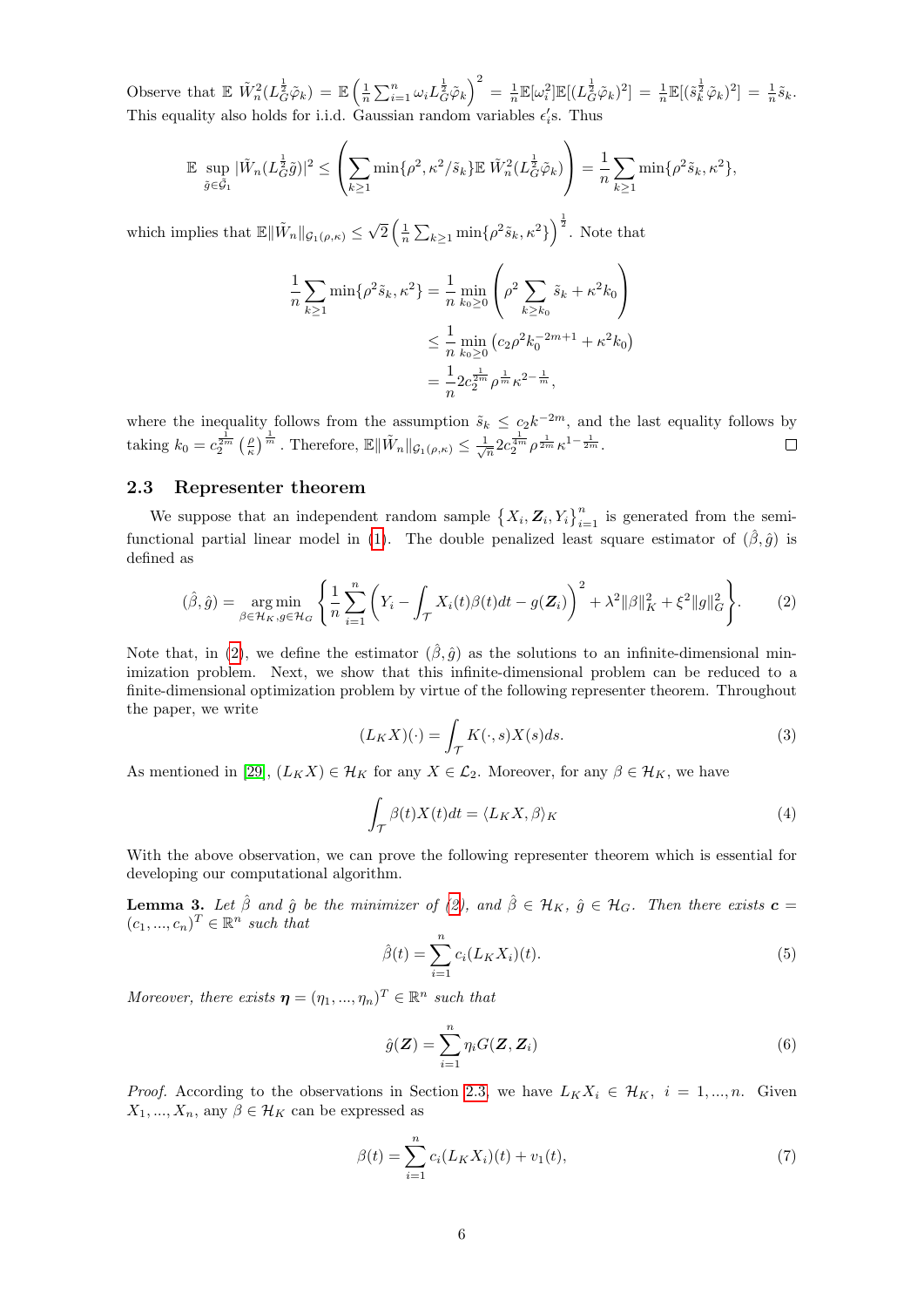where  $v_1 \in \mathcal{H}_K$  is the orthogonal complement of  $\sum_{i=1}^n c_i (L_K X_i)(t)$  in  $\mathcal{H}_K$ . Given  $\mathbf{Z}_1, ..., \mathbf{Z}_n$ , any  $g \in \mathcal{H}_G$  can be expressed as

<span id="page-6-0"></span>
$$
\hat{g}(\boldsymbol{Z}) = \sum_{i=1}^{n} \eta_i G(\boldsymbol{Z}, \boldsymbol{Z}_i) + v_2(\boldsymbol{Z}),
$$
\n(8)

and  $v_2 \in \mathcal{H}_G$  is the orthogonal complement of  $\sum_{i=1}^n \eta_i G(\cdot, \mathbf{Z}_i)$  in  $\mathcal{H}_G$ . In order to prove the representer theorem, we need to verify  $v_1 = 0$  and  $v_2 = 0$ . Substituting [\(7\)](#page-5-2) and [\(8\)](#page-6-0) into [\(2\)](#page-5-0), we obtain

$$
\int_{\mathcal{T}} X_i(t)\beta(t)dt = \int_{\mathcal{T}} X_i(t) \left( \sum_{j=1}^n c_j(L_K X_j)(t) + v_1(t) \right) dt
$$
  
\n
$$
= \int_{\mathcal{T}} X_i(t) \sum_{j=1}^n c_j(L_K X_j)(t)dt + \int_{\mathcal{T}} X_i(t)v_1(t)dt
$$
  
\n
$$
= \int_{\mathcal{T}} X_i(t) \sum_{j=1}^n c_j(L_K X_j)(t)dt + \langle L_K X_i, v_1 \rangle_K
$$
  
\n
$$
= \int_{\mathcal{T}} X_i(t) \sum_{j=1}^n c_j(L_K X_j)(t)dt,
$$

where the third equality is obtained by [\(4\)](#page-5-3), and the last equality follows from the fact that  $v_1 \in \mathcal{H}_K$ is orthogonal to  $(KX_i)(t)$ . Therefore, this term does not depend on  $v_1$ . In addition, since  $v_1 \in \mathcal{H}_K$ is orthogonal to  $\sum_{i=1}^{n} c_i (L_K X_i)(t)$  in  $\mathcal{H}_K$ , we have

$$
\lambda^{2} \|\beta\|_{K}^{2} = \lambda^{2} \left\| \sum_{i=1}^{n} c_{i}(L_{K}X_{i}) + v_{1} \right\|_{K}^{2} = \lambda^{2} \left\| \sum_{i=1}^{n} c_{i}(L_{K}X_{i}) \right\|_{K}^{2} + \lambda^{2} \|v_{1}\|_{K}^{2}.
$$

This term is minimized when  $v_1 = 0$ . Meanwhile, by the orthogonal decomposition of  $g(Z_i)$  and the reproducing property, we have

$$
g(\mathbf{Z}_{i}) = \langle g, G(\cdot, \mathbf{Z}_{i}) \rangle_{G}
$$
  
=  $\left\langle \sum_{j=1}^{n} \eta_{j} G(\cdot, \mathbf{Z}_{j}) + v_{2}, G(\cdot, \mathbf{Z}_{i}) \right\rangle_{G}$   
=  $\sum_{j=1}^{n} \eta_{j} \langle G(\cdot, \mathbf{Z}_{j}), G(\cdot, \mathbf{Z}_{i}) \rangle_{G} + \langle v_{2}, G(\cdot, \mathbf{Z}_{i}) \rangle_{G}$   
=  $\sum_{j=1}^{n} \eta_{j} G(\mathbf{Z}_{i}, \mathbf{Z}_{j}),$ 

where the last equality follows from the fact that  $v_2 \in \mathcal{H}_G$  is orthogonal to  $G(\cdot, \mathbf{Z}_i)$ . Therefore, this term does not depend on  $v_2$ . In addition, since  $v_2 \in \mathcal{H}_G$  is orthogonal to  $\sum_{i=1}^n \eta_i G(\cdot, \mathbf{Z}_i)$  in  $\mathcal{H}_G$ , we have

$$
\xi^2 \|g\|_G^2 = \xi^2 \left\| \sum_{i=1}^n \eta_i G(\cdot, \mathbf{Z}_i) + v_2 \right\|_G^2 = \xi^2 \left\| \sum_{i=1}^n \eta_i G(\cdot, \mathbf{Z}_i) \right\|_G^2 + \xi^2 \|v_2\|_G^2.
$$

This term is minimized when  $v_2 = 0$ . Consequently, the minimizers of [\(2\)](#page-5-0) take the following forms

$$
\hat{\beta}(t) = \sum_{i=1}^{n} c_i (L_K X_i)(t)
$$
 and  $\hat{g}(\mathbf{Z}) = \sum_{i=1}^{n} \eta_i G(\mathbf{Z}, \mathbf{Z}_i).$ 

 $\Box$ 

This completes the proof.

#### <span id="page-6-1"></span>2.4 Computational algorithm

The representer theorem indicates that the solution can be obtained in a finite-dimensional subspace even if the minimization problem is based on a infinite-dimensional space. As a result, we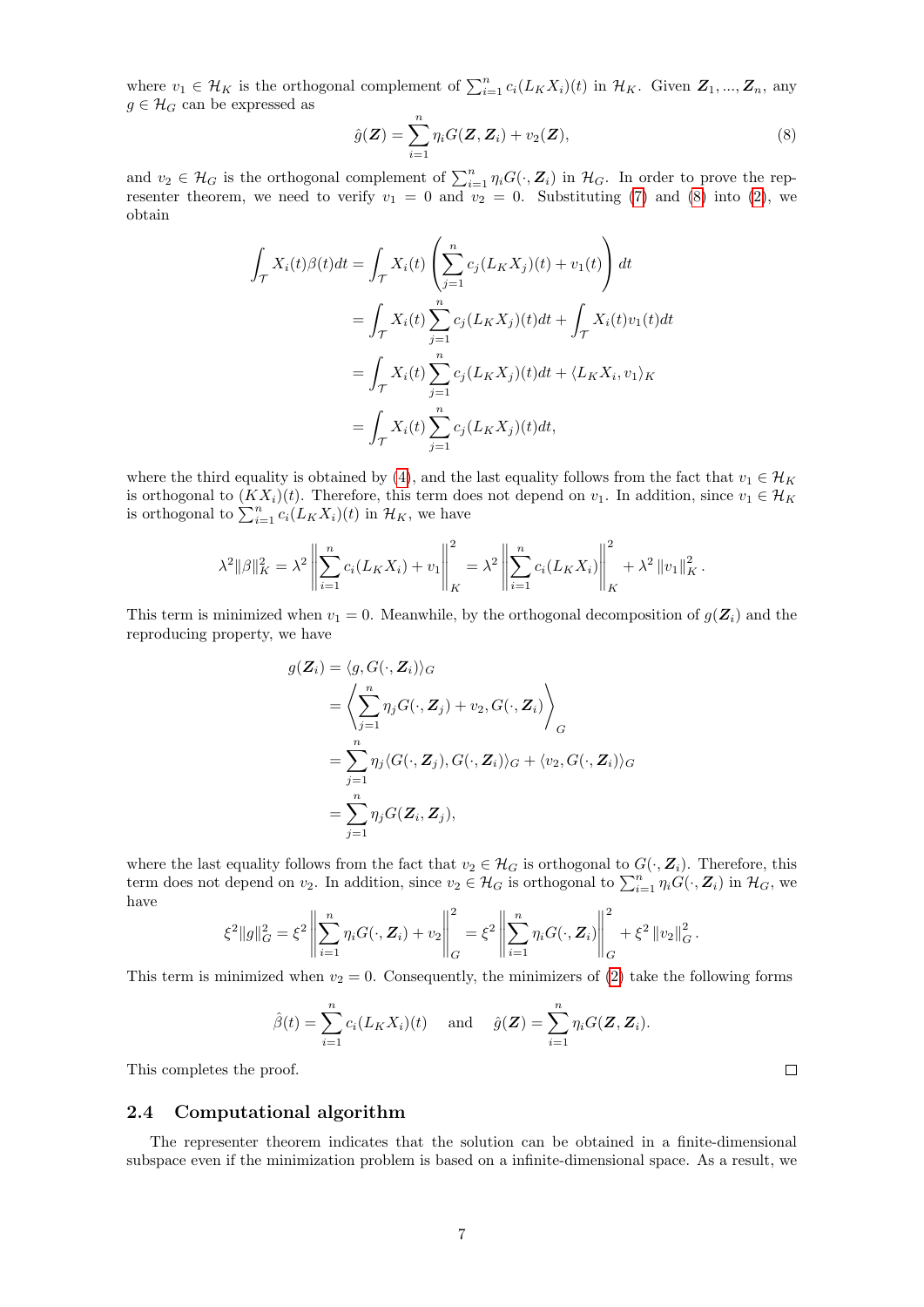only need to estimate the coefficients c and  $\eta$ . In this section, we provide an algorithm to evaluate the coefficients  $c$  and  $\eta$ . We aim to solve the following minimization problem

<span id="page-7-0"></span>
$$
\min_{\beta \in \mathcal{H}_K, g \in \mathcal{H}_G} \left\{ \frac{1}{n} \sum_{i=1}^n \left( Y_i - \int_{\mathcal{T}} X_i(t) \beta(t) dt - g(\mathbf{Z}_i) \right)^2 + \lambda^2 ||\beta||_K^2 + \xi^2 ||g||_G^2 \right\}.
$$
 (9)

By Lemma [3,](#page-5-4) it is sufficient to consider  $\beta(t)$  with the following form

$$
\beta(t) = \sum_{i=1}^{n} c_i \int_{\mathcal{T}} X_i(t) K(t, s) ds,
$$

for some  $\mathbf{c} = (c_1, ..., c_n)^T \in \mathbb{R}^n$ . By Lemma [3,](#page-5-4) we can write the solution of [\(9\)](#page-7-0) in terms of g as

$$
g(\mathbf{Z}) = \sum_{i=1}^{n} \eta_i G(\mathbf{Z}_i, \mathbf{Z})
$$

for some  $\boldsymbol{\eta} = (\eta_1, ..., \eta_n)^T \in \mathbb{R}^n$ . We denote **G** as a  $n \times n$  matrix, where the  $(i, j)$ -th entry is  $G(\mathbf{Z}_i, \mathbf{Z}_j)$ . Then we can reformulate [\(9\)](#page-7-0) as

<span id="page-7-1"></span>
$$
\min_{\mathbf{c}\in\mathbb{R}^n,\boldsymbol{\eta}\in\mathbb{R}^n} \left\{ \left\| \mathbf{Y} - \boldsymbol{\Sigma}\mathbf{c} - \mathbf{G}\boldsymbol{\eta} \right\|_{n}^{2} + \lambda^2 \mathbf{c}^T \boldsymbol{\Sigma}\mathbf{c} + \xi^2 \boldsymbol{\eta}^T \mathbf{G} \boldsymbol{\eta} \right\}.
$$
 (10)

where  $\Sigma$  is a  $n \times n$  matrix with  $\Sigma_{ij} = \int_{\mathcal{T}} \int_{\mathcal{T}} X_i(t) K(t, s) X_j(s) ds dt$ .

<span id="page-7-3"></span>Minimizing  $(10)$  with respect to  $c$ , we obtain

$$
\hat{c} = (\Sigma^T \Sigma + n\lambda^2 \Sigma)^{-1} \Sigma^T (\boldsymbol{Y} - \mathbf{G}\boldsymbol{\eta}). \tag{11}
$$

Then we have  $\int_{\mathcal{T}} \mathbf{X}(t) \hat{\beta}(t) dt = \Sigma \hat{c} = \Sigma (\Sigma^T \Sigma + n \lambda^2 \Sigma)^{-1} \Sigma^T (\mathbf{Y} - \mathbf{G} \eta) = \mathbf{H}_{\lambda} (\mathbf{Y} - \mathbf{G} \eta)$ , where  $\mathbf{H}_{\lambda} := \Sigma (\Sigma^T \Sigma + n \lambda^2 \Sigma)^{-1} \Sigma^T$ . Now we can reformulate [\(10\)](#page-7-1) as

<span id="page-7-2"></span>
$$
\min_{\boldsymbol{\eta} \in \mathbb{R}^n} \left\{ \| (\mathbf{I} - \mathbf{H}_{\lambda})(\mathbf{Y} - \mathbf{G}\boldsymbol{\eta}) \|_n^2 + \xi^2 \boldsymbol{\eta}^T \mathbf{G} \boldsymbol{\eta} \right\}.
$$
 (12)

To solve [\(12\)](#page-7-2), we minimize (12) with respect to  $\eta$  and obtain

$$
\hat{\eta} = \left[\mathbf{G}^T(\mathbf{I} - \mathbf{H}_{\lambda})^T(\mathbf{I} - \mathbf{H}_{\lambda})\mathbf{G} + n\xi^2\mathbf{G}\right]^{-1}\mathbf{G}^T(\mathbf{I} - \mathbf{H}_{\lambda})^T(\mathbf{I} - \mathbf{H}_{\lambda})\mathbf{Y}.
$$
\n(13)

Then we substitute  $\hat{\eta}$  into [\(11\)](#page-7-3) and obtain  $\hat{c}$ . Now we can get the regularized estimators

$$
\hat{\beta}(t) = \sum_{i=1}^{n} \hat{c}_i \int_{\mathcal{T}} X_i(t) K(t, s) ds,
$$

$$
\hat{g}(\mathbf{Z}) = \sum_{i=1}^{n} \hat{\eta}_i G(\mathbf{Z}_i, \mathbf{Z}).
$$

The procedure of solving the minimization problem [\(9\)](#page-7-0) is summarized in Algorithm [1.](#page-7-4)

#### Algorithm 1 Solution to the optimization problem in [\(9\)](#page-7-0).

Input:

Responses  $\boldsymbol{Y} = (Y_1, ..., Y_n)^T;$ Functional covariate  $X_1(t), ..., X_n(t)$  and vector covariate  $\mathbf{Z}_1, ..., \mathbf{Z}_n$ ; Regularization parameters  $\lambda$  and  $\xi$ ;

#### Output:

<span id="page-7-4"></span>1: Computing  $\Sigma$  and  $\mathbf{G}$ ; 2:  $\mathbf{H}_{\lambda} \leftarrow \mathbf{\Sigma} (\mathbf{\Sigma}^T \mathbf{\Sigma} + n \lambda^2 \mathbf{\Sigma})^{-1} \mathbf{\Sigma}^T;$  $\begin{aligned} \text{3:} \; \hat{\pmb{\eta}} \leftarrow \left[ \textbf{G}^{T} (\textbf{I}-\textbf{H}_{\lambda})^{T} (\textbf{I}-\textbf{H}_{\lambda}) \textbf{G} + n \xi^2 \textbf{G} \right]^{-1} \textbf{G}^{T} (\textbf{I}-\textbf{H}_{\lambda})^{T} (\textbf{I}-\textbf{H}_{\lambda}) \boldsymbol{Y}; \end{aligned}$  $4: \; \hat{\bm{c}} \leftarrow (\mathbf{\bar{\Sigma}}^T\mathbf{\Sigma} + n\lambda^2\mathbf{\Sigma})^{-1}\mathbf{\Sigma}^T(\bm{Y} - \mathbf{G}\hat{\bm{\eta}});$ 5: return  $\hat{\eta}$  and  $\hat{c}$ ;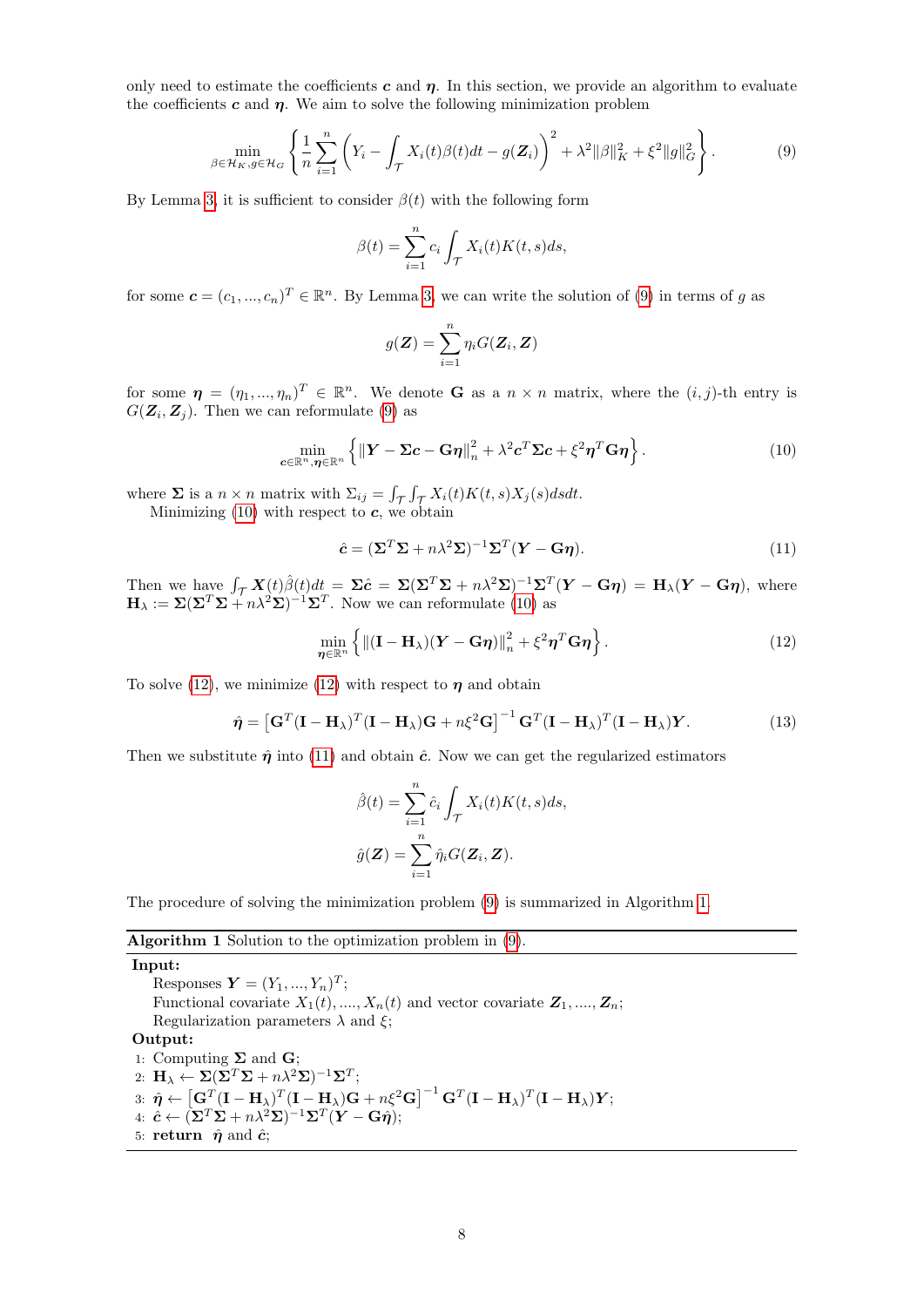### <span id="page-8-0"></span>3 Main results

In order to present the theoretical results for the proposed estimators, we first define

$$
\mathcal{F} := \left\{ f(X, \mathbf{Z}) = \int_{\mathcal{T}} X(t) \beta(t) dt + g(\mathbf{Z}), \beta \in \mathcal{H}_K, g \in \mathcal{H}_G \right\},\
$$

and

$$
f^{0}(X, \mathbf{Z}) := \int_{\mathcal{T}} X(t) \beta^{0}(t) dt + g^{0}(\mathbf{Z}).
$$

Moreover, we let

$$
\tau(f) := \|f\| + \lambda \|\beta\|_{K} + \xi \|g\|_{G},\tag{14}
$$

and

$$
\tau_I(\beta) := \left\| \int_{\mathcal{T}} X(t)\beta(t)dt \right\| + \lambda \|\beta\|_K. \tag{15}
$$

Next, we introduce a set of technical assumptions in this paper.

<span id="page-8-4"></span>**Assumption 1.** (Gaussian assumption) The errors  $\epsilon_1, ..., \epsilon_n$  are i.i.d. standard Gaussian random variables and indepenent of  $\{X_i, \overrightarrow{\mathbf{Z}_i}\}_{i=1}^n$ .

Gaussian assumption is quite restrictive, but it is common in literature, see [\[18\]](#page-15-16) and [\[28\]](#page-16-2). We can always relax this assumption to sub-Gaussian errors. For the sake of simplicity, we assume a unit variance for the Guassian errors. However, the variance is usually unknown in reality. We will not discuss the variance problem here since it is out of the scope of this paper. Readers may refer to [\[3\]](#page-15-17) and [\[9\]](#page-15-18) for several existing methods of coping with unknown variance.

<span id="page-8-1"></span>**Assumption 2.** (Design assumption) (1)  $||X||_{\mathcal{L}_2} \leq D_x < \infty$  almost surely. (2)  $D_K := \sup_{t \in \mathcal{T}} |K(t,t)| <$  $\infty$ . (3)  $D_G := \sup_{z \in \mathbb{R}^p} |G(z, z)| < \infty$ .

Although (1) in Assumption [2](#page-8-1) seems to be a quite strong assumption, a non-bounded distribution or process can usually be approximated with its truncated version. (2) and (3) in Assumption [2](#page-8-1) are not restrictive. The frequently used Gaussian kernel satisfies this kind of assumption.

<span id="page-8-5"></span>**Assumption 3.** (Eigenvalue decay assumption) (1) For the eigenvalues  $\{s_k : k \geq 1\}$  of the integral operator L and some constant  $0 < r < \infty$ , it holds that  $s_k \leq c_1 k^{-2r}$ . (2) For the eigenvalues  $\{\tilde{s}_k : k \geq 1\}$  of the integral operator  $L_G$  and some constant  $0 < m < \infty$ , it holds that  $\tilde{s}_k \leq c_2 k^{-2m}$ .

The smoothness of the functional component is controlled by the rate of decay of the eigenvalues  $\{s_k : k \geq 1\}$ , i.e. r. The smoothness of  $g^0$  is controlled by the rate of decay of the eigenvalues  $\{\tilde{s}_k : k \geq 1\}$ , i.e. m. Note that the eigenvalues  $\{s_k : k \geq 1\}$  depend on both of covariance function  $C$  and the reproducing kernel  $K$ , so the smoothness of the functional component depends on both  $K$  and  $C$ . As for the nonparametric component, its smoothness only depends on the reproducing kernel G since the eigenvalues  $\{\tilde{s}_k : k \geq 1\}$  only rely on G. Without loss of generality, we consider the case where the smoothness of the functional component is larger than the smoothness of the nonparametric component, that is,  $r > m$ .

In the following, we present the theoretical results we obtained. The overall convergence rate of this method and the convergence rate for the nonparametric component are provided by Theorem [1.](#page-8-2) A more refined prediction error for the functional component is given by Theorem [2.](#page-8-3) We provide detailed proofs in Appendix.

<span id="page-8-2"></span>**Theorem 1.** Under Assumptions [1,](#page-8-4) [2](#page-8-1) and [3,](#page-8-5) we let  $L_{\mathcal{T}}$  be a suitable small constant only depending on  $D_x$ ,  $D_K$ ,  $D_G$ ,  $c_1$ ,  $c_2$ , r and m. Suppose there is a constant R satisfying

$$
\lambda^{2} \|\beta^{0}\|_{K}^{2} + \xi^{2} \|g^{0}\|_{G}^{2} \leq \delta^{2} R^{2},
$$
  
 
$$
\lambda \leq \xi \leq R,
$$
 (16)

<span id="page-8-6"></span>where  $\delta > 0$  is a small constant. Then  $\tau(\hat{f} - f^0) \leq R$  holds with probability at least  $1-3 \exp[-nL^2/\lambda]$ .

<span id="page-8-3"></span>**Theorem 2.** Under the same assumptions of Theorem [1,](#page-8-2) we let  $L_{\tau_I}$  be a suitable small constant only depending on  $D_x$ ,  $D_K$ ,  $D_G$ ,  $c_1$  and r. Suppose there is a constant  $R_I$  satisfying

$$
\lambda^{2} \|\beta^{0}\|_{K}^{2} \leq \delta_{I}^{2} R_{I}^{2},
$$
  
\n
$$
\lambda \leq R_{I} \leq R \leq 1,
$$
  
\n
$$
R_{I} \geq R \frac{\lambda}{\xi},
$$
\n(17)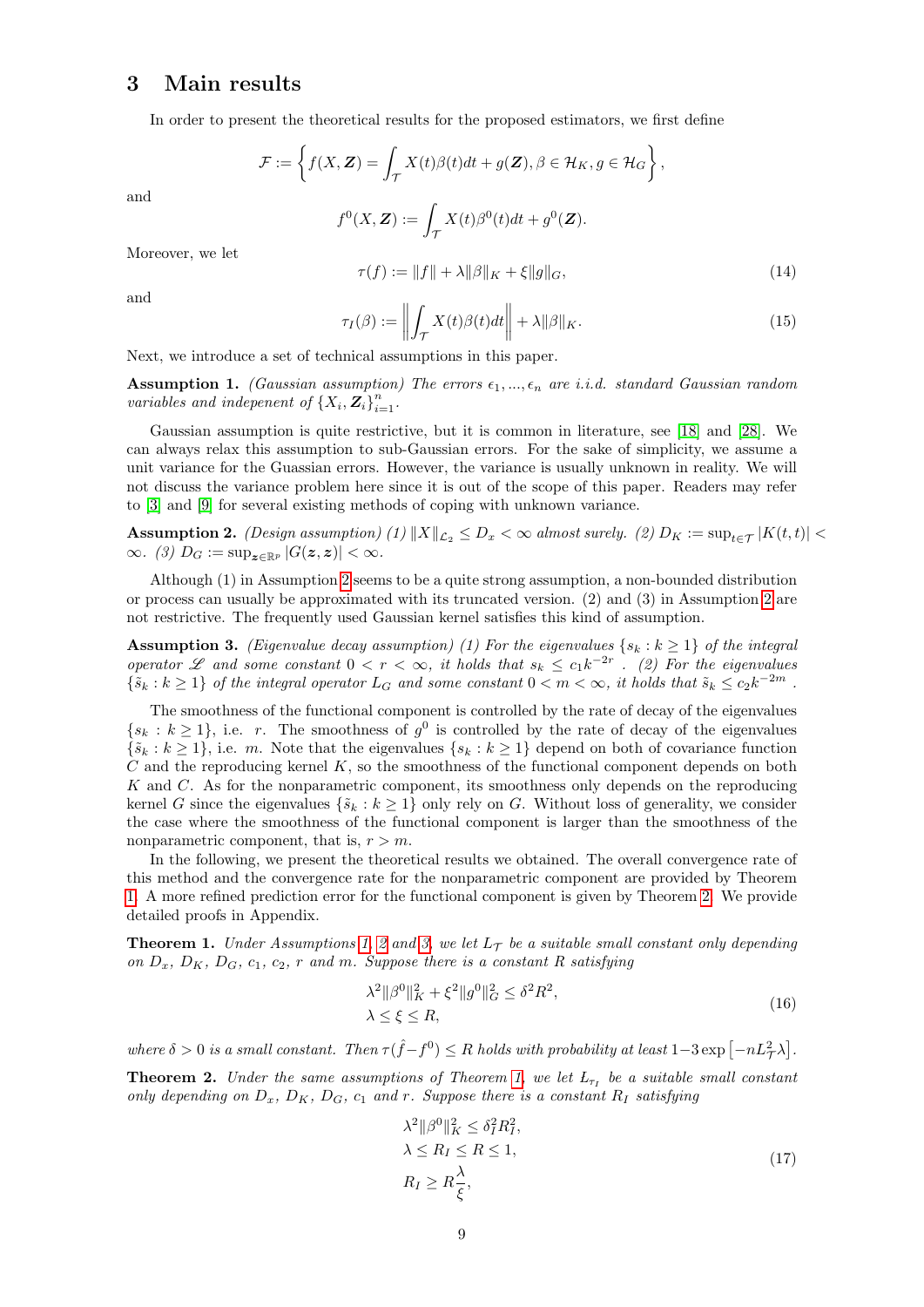where constant R satisfies [\(16\)](#page-8-6) and  $\delta_I > 0$  is a small constant. It holds that  $\tau_I(\hat{\beta} - \beta^0) \le R_I$  with probability at least  $1 - 7 \exp \left[-nL_{\mathcal{T}_I}^2 \lambda\right]$ .

Remark 1. Suppose the assumptions in Theorems [1](#page-8-2) and [2](#page-8-3) hold. Let

$$
\lambda^2 \asymp n^{-\frac{2r}{2r+1}}, \quad \xi^2 \asymp n^{-\frac{2m}{2m+1}}.
$$

Taking  $R^2 \times \xi^2$  and  $R_I^2 \times \lambda^2$ , an upper bound for the overall rate of convergence for prediction follows from Theorem [1:](#page-8-2)

$$
\|\hat{f} - f^0\|^2 = \mathcal{O}_p(n^{-2m/(2m+1)}),
$$

which immediately implies the convergence rate for the nonparametric component:

$$
\|\hat{g} - g^0\|^2 = \mathcal{O}_p(n^{-2m/(2m+1)}).
$$

Theorem [2](#page-8-3) provides the convergence rate for functional component:

$$
\left\| \int_{\mathcal{T}} X(t) (\hat{\beta}(t) - \beta^{0}(t)) dt \right\|^{2} = \mathcal{O}_{p}(n^{-2r/(2r+1)}).
$$

In summary, with an appropriate choice of parameters  $\lambda$  and  $\xi$ , the prediction error,  $\|\hat{g} - g^0\|^2$ , is of order  $n^{-2m/(2m+1)}$  in probability. This rate is solely determined by the sample size n and the smoothness of the nonparametric component. The smoother functional component can be learned with the minimax rate. The prediction error,  $\|\cdot\|$  $\int_{\mathcal{T}} X(t) (\hat{\beta}(t) - \beta^{0}(t)) dt$ <sup>2</sup>, is of order  $n^{-2r/(2r+1)}$ in probability. The less smooth function  $g^0$  does not affect the rate for the smoother functional component. We can see that, for each component, the rate of convergence can be obtained as if the other component were known.

## <span id="page-9-0"></span>4 Numerical studies

In this section, simulations are conducted to measure the performance of the proposed doublepenalized method and demonstrate the conclusions in Theorem [1](#page-8-2) and [2](#page-8-3) also hold in finite sample setting. We consider the case where  $t \in \mathcal{T} = [0, 1]$  and  $z \in \mathcal{Z} = [0, 1]$ . The scalar variable Z is a univariate variable generated from  $U(0, 1)$ . Without loss of generality, we consider a special case where both  $\beta^0$  and  $g^0$  reside in the Sobolev space of order 2. Then we can re-write the minimization problem [\(2\)](#page-5-0) as

<span id="page-9-1"></span>
$$
(\hat{\beta}, \hat{g}) = \min_{\beta \in \mathcal{H}, g \in \mathcal{G}} \left\{ \frac{1}{n} \sum_{i=1}^{n} \left( Y_i - \int_{\mathcal{T}} X_i(t) \beta(t) dt - g(Z_i) \right)^2 + \lambda^2 J(\beta) + \xi^2 I(g) \right\},\tag{18}
$$

where  $\mathcal{H} = \mathcal{W}_2^2$  and  $\mathcal{G} = \mathcal{W}_2^2$ , and the penalty functionals  $J(\beta)$  and  $I(g)$  are defined as squared semi-norms on H and G respectively, i.e.  $J(\beta) = \int_{\mathcal{T}} (\beta'')^2$  and  $I(g) = \int_{\mathcal{Z}} (g'')^2$ . The null space is a finite-dimensional linear subspace of  $H$  such that

$$
\mathcal{H}_0 = \{ \beta \in \mathcal{H} : J(\beta) = 0 \}.
$$

We let  $N = \dim(\mathcal{H}_0)$  and denote the orthonormal basis functions by  $\{\Phi_1, ..., \Phi_N\}$ . In this case, we have  $N = 2$ , and  $\mathcal{H}_0$  is the linear space spanned by basis functions  $\Phi_1(t) = 1$  and  $\Phi_2(t) = t$ . Denote by  $\mathcal{H}_1$  the orthogonal complement of  $\mathcal{H}_0$  in H such that  $\mathcal{H} = \mathcal{H}_0 \oplus \mathcal{H}_1$ . In other words, for any  $\beta \in \mathcal{H}$ , there exists a unique decomposition  $\beta = \beta_0 + \beta_1$  with  $\beta_0 \in \mathcal{H}_0$  and  $\beta_1 \in \mathcal{H}_1$ . Note that  $\mathcal{H}_1$  is also a reproducing kernel Hilbert space where the inner product of  $H$  is restricted to  $H_1$ . We denote  $K(\cdot, \cdot)$  as the reproducing kernel which corresponds to  $\mathcal{H}_1$  such that  $J(\beta_1) = ||\beta_1||_K^2 = ||\beta_1||_H^2$  for any  $\beta_1 \in \mathcal{H}_1$ . A commonly used reproducing kernel for  $\mathcal{H}_1$  is

$$
K(s,t) = \frac{1}{(2!)^2} B_2(s) B_2(t) - \frac{1}{4!} B_4(|s-t|),
$$

where  $B_l(\cdot)$  is the l-th Bernoulli polynomial. The penalty functional  $I(g)$  is a squared semi-norm on  $\mathcal G$  such that the null space

$$
\mathcal{G}_0 = \{ \beta \in \mathcal{G} : I(g) = 0 \}
$$

is a finite-dimensional linear subspace of G. We let  $\tilde{N} = \dim(\mathcal{G}_0)$  and denote the orthonormal basis functions by  $\left\{\tilde{\Phi}_1,...,\tilde{\Phi}_{\tilde{N}}\right\}$ . In this case, we have  $\tilde{N}=2$ , and  $\mathcal{G}_0$  is the linear space spanned by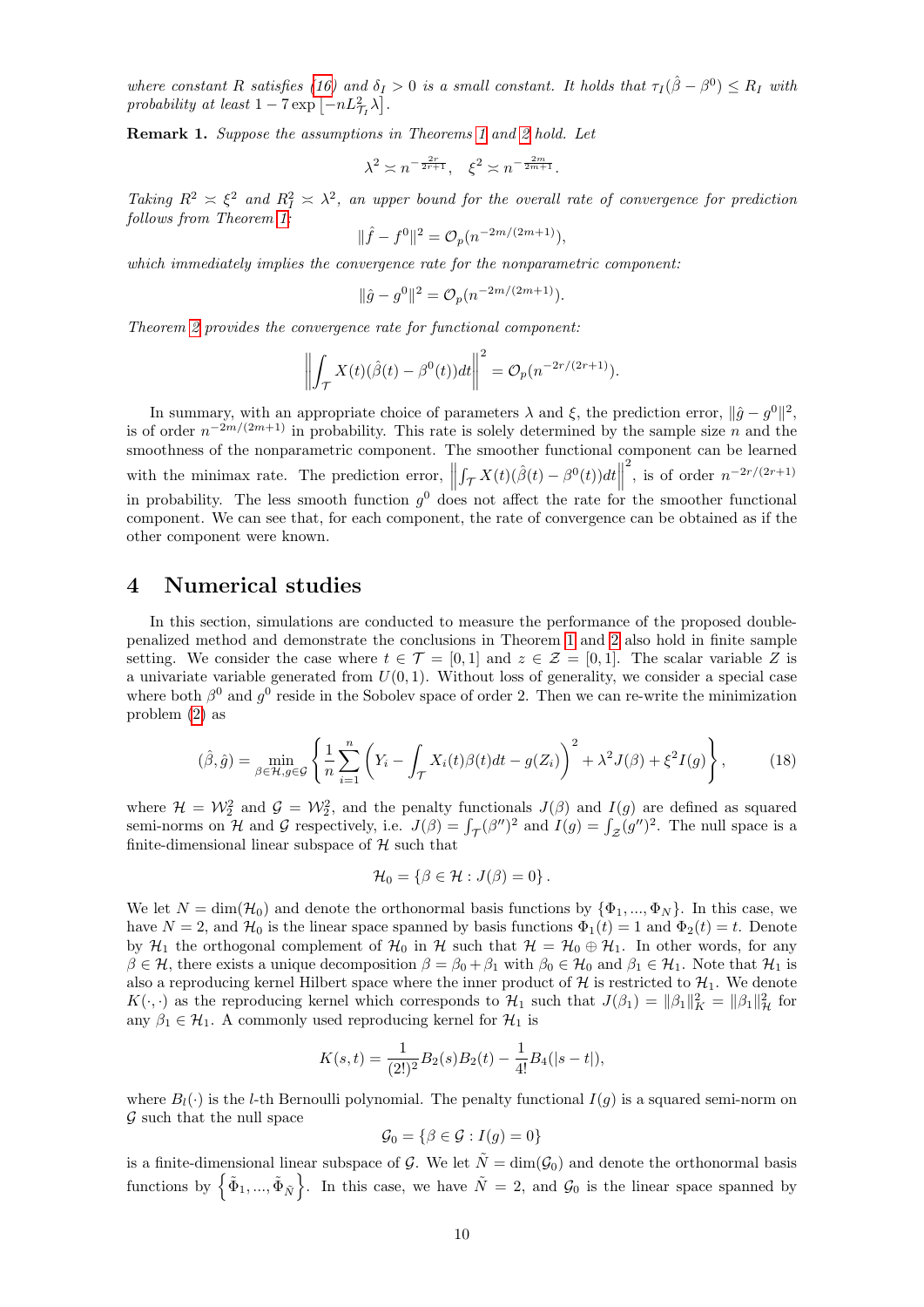basis functions  $\tilde{\Phi}_1(z) = 1$  and  $\tilde{\Phi}_2(z) = z$ . Denote by  $\mathcal{G}_1$  the orthogonal complement of  $\mathcal{G}_0$  in  $\mathcal{G}$  such that  $\mathcal{G} = \mathcal{G}_0 \oplus \mathcal{G}_1$ . In other words, for any  $g \in \mathcal{G}$ , there exists a unique decomposition  $g = g_0 + g_1$ with  $g_0 \in \mathcal{G}_0$  and  $g_1 \in \mathcal{G}_1$ . Note that  $\mathcal{G}_1$  is also a reproducing kernel Hilbert space where the inner product of G is restricted to  $G_1$ . We denote  $G(\cdot, \cdot)$  as the reproducing kernel which corresponds to  $\mathcal{G}_1$  such that  $I(g_1) = ||g_1||_G^2 = ||g_1||_G^2$  for any  $g_1 \in \mathcal{G}_1$ . A commonly used reproducing kernel for  $\mathcal{G}_1$  is

$$
G(z, w) = \frac{1}{(2!)^2} B_2(z) B_2(w) - \frac{1}{4!} B_4(|z - w|),
$$

where  $B_l(\cdot)$  is the *l*-th Bernoulli polynomial. In the following, we present the representer theorem (Lemma [3\)](#page-5-4) for this special case. The proof is similar to the proof of Lemma [3.](#page-5-4)

**Lemma 4.** Let  $\hat{\beta}$  and  $\hat{g}$  be the minimizer of [\(18\)](#page-9-1), and  $\hat{\beta} \in \mathcal{H}$ ,  $\hat{g} \in \mathcal{G}$ . Then there exist  $\boldsymbol{d} = (d_1, d_2)^T$ and  $\mathbf{c} = (c_1, ..., c_n)^T \in \mathbb{R}^n$  such that

$$
\beta(t) = d_1 + d_2 t + \sum_{i=1}^{n} c_i \int_{\mathcal{T}} X_i(t) K(t, s) ds.
$$

Moreover, there exist  $\mathbf{l} = (l_1, l_2)^T$  and  $\mathbf{\eta} = (\eta_1, ..., \eta_n)^T \in \mathbb{R}^n$  such that

$$
g(Z) = l_1 + l_2 Z + \sum_{i=1}^{n} \eta_i G(Z_i, Z).
$$

In the following, we adapt Algorithm [1](#page-7-4) proposed in Section [2.4](#page-6-1) to this special case. We denote **G** as a  $n \times n$  matrix, in which the  $(i, j)$ -th entry is  $G(Z_i, Z_j)$ . Let 1 be a column vector of 1. We define  $\boldsymbol{\theta} := (l_1, l_2, \boldsymbol{\eta}^T)^T \in \mathbb{R}^{n+2}$ ,  $\mathbf{N} := (\mathbf{1}, \mathbf{Z}, \mathbf{G}) \in \mathbb{R}^{n \times (n+2)}$  and

$$
\mathbf{L} := \begin{bmatrix} \mathbf{0}_{2 \times 2} & \mathbf{0}_{2 \times n} \\ \mathbf{0}_{n \times 2} & \mathbf{G}_{n \times n} \end{bmatrix},
$$

Then we can reformulate [\(9\)](#page-7-0) as

<span id="page-10-0"></span>
$$
\min_{\boldsymbol{d}\in\mathbb{R}^2,\boldsymbol{c}\in\mathbb{R}^n,\boldsymbol{\theta}\in\mathbb{R}^{n+2}}\left\{\|\boldsymbol{Y}-(\mathbf{A}\boldsymbol{d}+\boldsymbol{\Sigma}\boldsymbol{c})-\mathbf{N}\boldsymbol{\theta}\|_{n}^{2}+\lambda^{2}\boldsymbol{c}^{T}\boldsymbol{\Sigma}\boldsymbol{c}+\xi^{2}\boldsymbol{\theta}^{T}\mathbf{L}\boldsymbol{\theta}\right\}.\tag{19}
$$

where  $\Sigma$  is a  $n \times n$  matrix with  $\Sigma_{ij} = \int_{\mathcal{T}} \int_{\mathcal{T}} X_i(t)K(t,s)X_j(s)dsdt$ , and **A** is a  $n \times 2$  matrix with  $A_{im} = \int_{\mathcal{T}} X_i(t) t^{m-1} dt$ ,  $m = 1, 2$ . Minimizing [\(19\)](#page-10-0) with respect to  $d$  and  $c$ , we obtain

$$
\hat{\mathbf{d}} = (\mathbf{A}^T \mathbf{W}^{-1} \mathbf{A})^{-1} \mathbf{A}^T \mathbf{W}^{-1} (\mathbf{Y} - \mathbf{N} \theta),
$$
  
\n
$$
\hat{\mathbf{c}} = \mathbf{W}^{-1} [I - \mathbf{A} (\mathbf{A}^T \mathbf{W}^{-1} \mathbf{A})^{-1} \mathbf{A}^T \mathbf{W}^{-1}] (\mathbf{Y} - \mathbf{N} \theta),
$$
\n(20)

<span id="page-10-2"></span>where  $\mathbf{W} = \mathbf{\Sigma} + n\lambda^2 \mathbf{I}$ . Then we have

$$
\int_{\mathcal{T}} \mathbf{X}(t)\hat{\beta}(t)dt = \mathbf{A}\hat{d} + \Sigma\hat{c}
$$
\n
$$
= [\mathbf{A}(\mathbf{A}^T\mathbf{W}^{-1}\mathbf{A})^{-1}\mathbf{A}^T\mathbf{W}^{-1} + \Sigma\mathbf{W}^{-1}(\mathbf{I} - \mathbf{A}(\mathbf{A}^T\mathbf{W}^{-1}\mathbf{A})^{-1}\mathbf{A}^T\mathbf{W}^{-1})](\mathbf{Y} - \mathbf{N}\theta)
$$
\n
$$
= \mathbf{H}_{\lambda}(\mathbf{Y} - \mathbf{N}\theta),
$$

where  $\mathbf{H}_{\lambda} := \mathbf{A} (\mathbf{A}^T \mathbf{W}^{-1} \mathbf{A})^{-1} \mathbf{A}^T \mathbf{W}^{-1} + \Sigma \mathbf{W}^{-1} (\mathbf{I} - \mathbf{A} (\mathbf{A}^T \mathbf{W}^{-1} \mathbf{A})^{-1} \mathbf{A}^T \mathbf{W}^{-1}).$  Now we can reformulate [\(10\)](#page-7-1) as

<span id="page-10-1"></span>
$$
\min_{\boldsymbol{\theta} \in \mathbb{R}^{n+2}} \left\{ \| (\mathbf{I} - \mathbf{H}_{\lambda})(\mathbf{Y} - \mathbf{N}\boldsymbol{\theta}) \|_{n}^{2} + \xi^{2} \boldsymbol{\theta}^{T} \mathbf{L} \boldsymbol{\theta} \right\}.
$$
 (21)

To solve [\(21\)](#page-10-1), we minimize (21) with respect to  $\theta$  and obtain

$$
\hat{\theta} = \left[\mathbf{N}^T(\mathbf{I} - \mathbf{H}_{\lambda})^T(\mathbf{I} - \mathbf{H}_{\lambda})\mathbf{N} + n\xi^2\mathbf{L}\right]^{-1}\mathbf{N}^T(\mathbf{I} - \mathbf{H}_{\lambda})^T(\mathbf{I} - \mathbf{H}_{\lambda})\mathbf{Y}.
$$
\n(22)

Now we can get  $\hat{l}$  and  $\hat{\eta}$ . We substitute  $\hat{\theta}$  back into [\(20\)](#page-10-2) and immediately get  $\hat{d}$  and  $\hat{c}$ .

The target slope function  $\beta^{0}(t)$  and the functional predictor  $X(t)$  are given by

$$
\beta^{0}(t) = \sum_{k=1}^{50} 4(-1)^{k+1} k^{-2} \phi_{k}(t), \quad X(t) = \sum_{k=1}^{50} \zeta_{k} X_{k} \phi_{k}(t),
$$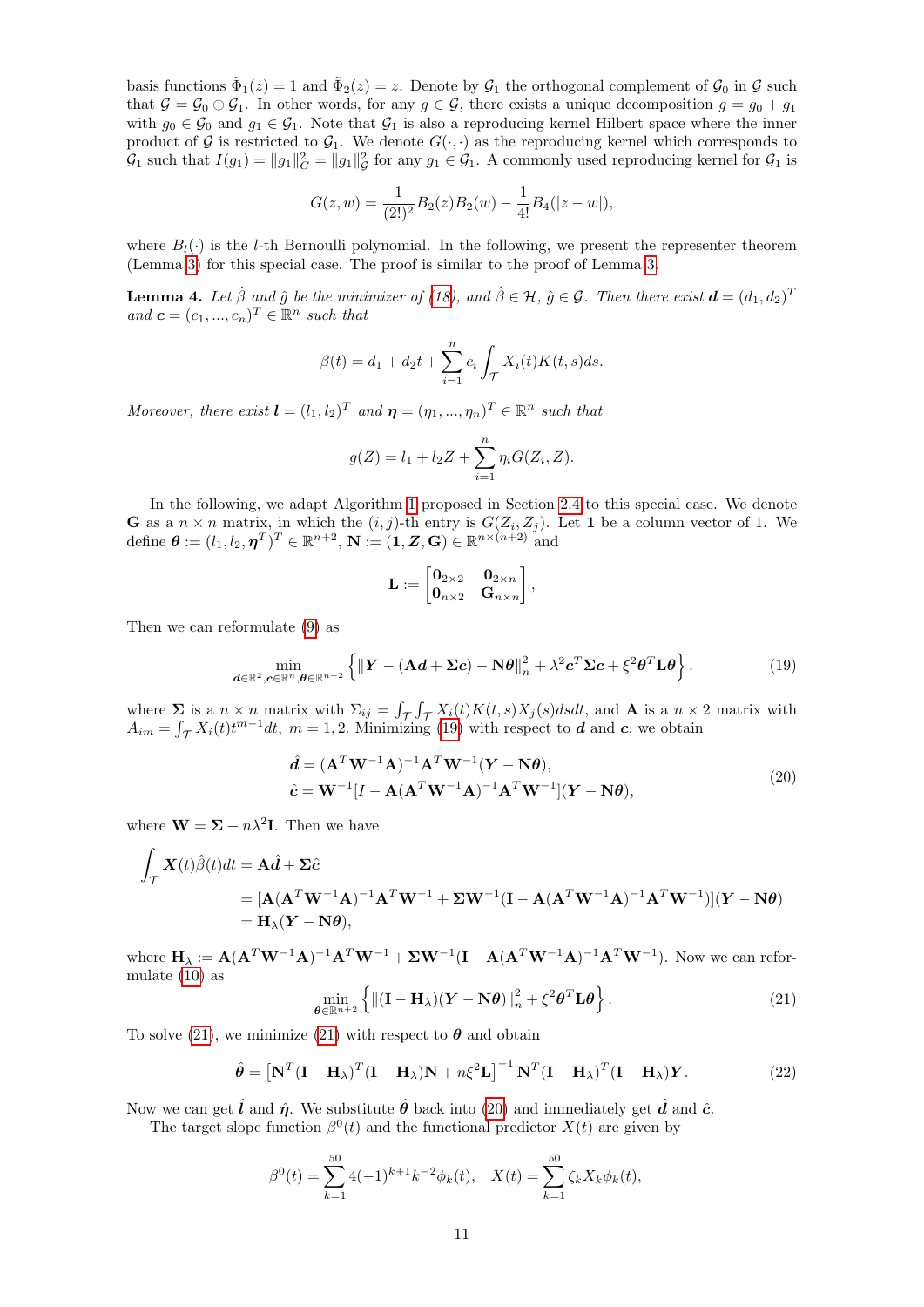where  $\phi_1(t) = 1$ ,  $\phi_{k+1}(t) = \sqrt{2} \cos(k \pi t)$  for  $k \geq 1$ ,  $X_k \sim U(-$ √ 3, √ 3) and  $\zeta_k$  are defined as  $\zeta_k = (-1)^{k+1} k^{-\nu_1/2}$ . It is clear that  $\zeta_k^2$  are the eigenvalues of covariance function of X. A larger  $v_1$  indicates a smoother  $X(t)$ . The smoothness of  $\beta^0$  is fixed. Hence, the parameter  $v_1$  controls the smoothness of the whole functional component. For simplicity, we only consider a univariate scalar predictor. The true  $g^0(z)$  is given by

$$
g^{0}(z) = \sum_{k=1}^{50} 4(-1)^{k+1} k^{-\upsilon_2} \phi_k(z)
$$

where  $z \in \mathcal{Z} = [0, 1], \phi_1(z) = 1$  and  $\phi_{k+1}(z) = \sqrt{2} \cos(k\pi z)$  for  $k \ge 1$ . The scalar random variable  $Z_i$ ,  $i = 1, ..., n$  is generated from  $U(0, 1)$ . The smoothness of  $g^0$  is controlled by  $v_2$ . A smaller value of  $v_2$  corresponds to a less smooth  $g^0$ . The response Y are generated by

<span id="page-11-0"></span>
$$
Y_i = \int_0^1 X_i(t)\beta^0(t)dt + g^0(Z_i) + \epsilon_i,
$$
\n(23)

where  $\epsilon_i$  ~ N(0, 1). The minimization problem [\(9\)](#page-7-0) involves two tuning parameters  $\lambda$  and  $\xi$ . We can use grid search to select  $\lambda$  and  $\xi$ . We choose the pair  $(\lambda, \xi)$  which minimizes the GCV criterion

$$
GCV(\lambda,\xi) = \frac{\Vert \hat{\boldsymbol{Y}} - \boldsymbol{Y} \Vert_n^2}{(1 - tr(\mathbf{H}_{\lambda})/n)^2}.
$$

With different choices of n,  $v_1$  and  $v_2$ , we generate different datasets and apply the aforementioned computing algorithm to each simulated dataset. The performance of estimating the functional component is examined by

$$
\|\hat{\beta} - \beta^0\|_{n^*}^2 = \frac{1}{n^*} \sum_{i=1}^{n^*} \left[ \int_{\mathcal{T}} X_i(t) (\hat{\beta}(t) - \beta^0) dt \right]^2,
$$

and the performance of estimating the nonparametric component is examined by

$$
\|\hat{g} - g^0\|_{n^*}^2 = \frac{1}{n^*} \sum_{i=1}^{n^*} [\hat{g}(Z_i) - g^0(Z_i)]^2.
$$

Note that 1000 independent testing datasets are used to evaluate the prediction errors, i.e.  $n^* =$ 1000. We conduct simulations under three scenarios. In the first scenario, we consider the case where both  $\beta^0$  and  $g^0$  are unknown. We explore how smoothness of the functional and nonparametric component affect the prediction errors. In the second scenario, we consider the case where  $g^0$  is known but  $\beta^0$  is unknown. We compare the results obtained with the first scenario to investigate the influence of availability of  $g^0$  on estimating the functional component. In the third scenario, we consider the case where  $\beta^0$  is known but  $g^0$  is unknown to study the influence of availability of  $\beta^0$ on estimating the nonparametric component.

### <span id="page-11-1"></span>4.1 The case where both  $\beta^0$  and  $g^0$  are unknown

In this case, we assume neither functions are known. Scenarios with  $n = 50, 100, 200, 500$ ,  $v_1 = 1.1, 1.5, 2, 4$  and  $v_2 = 1.5, 1.7, 2, 4$  are considered. For each scenario, we repeat the experiment for 100 times and record the averaged performance measures. For a better illustration, we plot the averaged prediction errors aginst the sample size n for each choice of  $v_1$  and  $v_2$  (see Figure [1](#page-12-0) and [2\)](#page-13-0). Note that both axaes are in log scale.

In Figure [1,](#page-12-0) we plot the averaged prediction errors,  $\|\hat{\beta} - \beta^0\|_{n^*}^2$  and  $\|\hat{g} - g^0\|_{n^*}^2$ , aginst the sample size n when  $v_1 = 1.1, 1.5, 2, 4$  and  $v_2$  is fixed to be 1.5. The trend of the averaged prediction error,  $\|\hat{\beta} - \beta^0\|_{n^*}^2$ , for each choice of  $v_1$  is shown in the left panel of Figure [1.](#page-12-0) From the plot, one can observe that the prediction error,  $\|\hat{\beta} - \beta^0\|_{n^*}^2$ , gradually converges to 0 as sample size *n* increases for any  $v_1$ . Moreover, the plot suggests that with the same sample size n, a larger value of  $v_1$  could lead to a smaller prediction error  $\|\hat{\beta} - \beta^0\|_{n^*}^2$ . The right panel of Figure [1](#page-12-0) presents the trend of the averaged prediction error,  $\|\hat{g} - g^0\|_{n^*}^2$ , for each choice of  $v_1$ . We observe that the prediction error of the nonparametric component also converges to 0 as sample size n increases for any  $v_1$ . Unlike the prediction error of the functional component, there is no significant difference in the prediction error,  $\|\hat{g}-g^0\|_{n^*}^2$ , with different choices of  $v_1$ . To summarize, Figure [1](#page-12-0) indicates that the convergence rate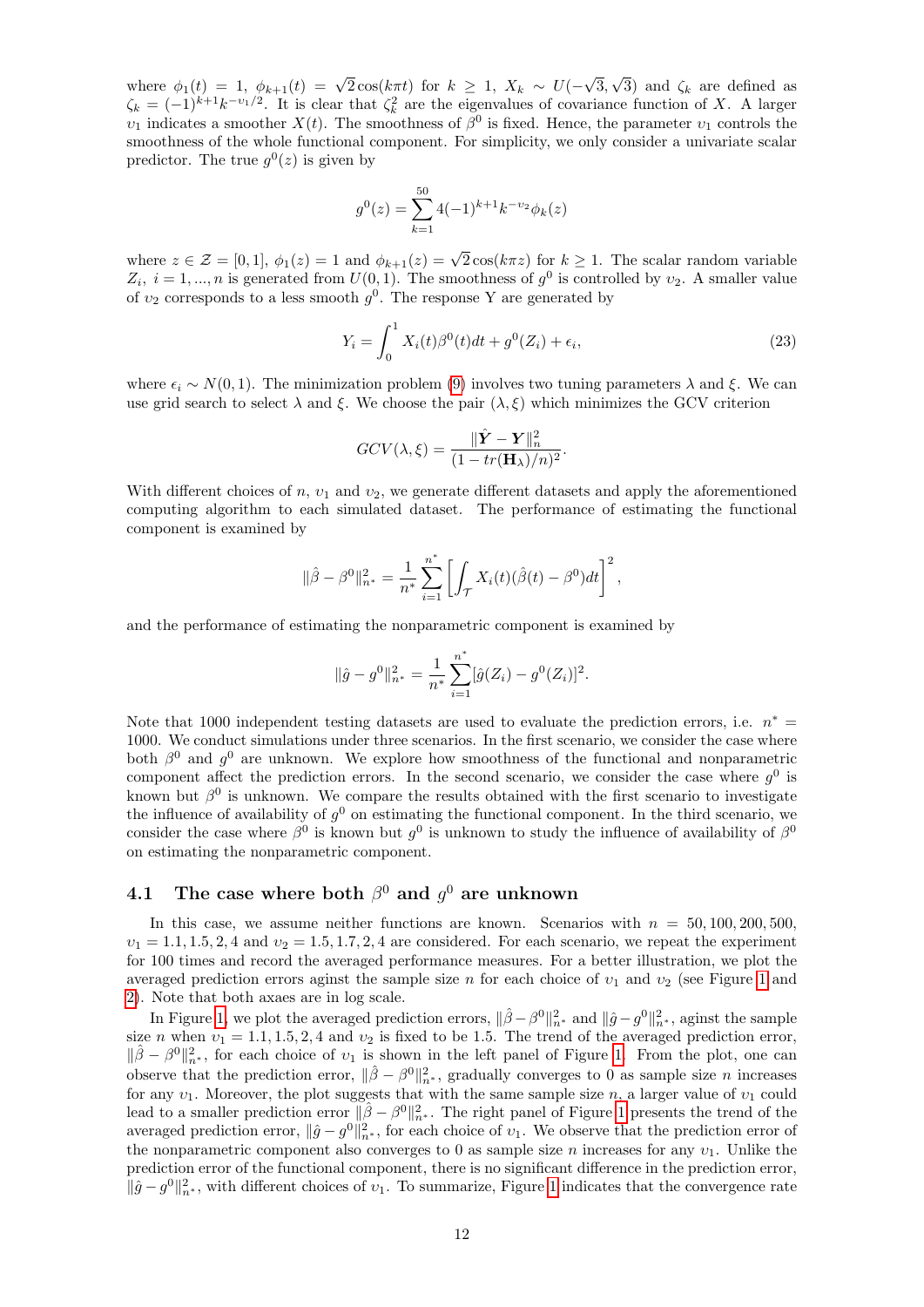<span id="page-12-0"></span>of the prediction error,  $\|\hat{\beta} - \beta^0\|_{n^*}^2$ , is controlled by both of the sample size and the smoothness of the functional component. This prediction error tends to be smaller if the functional component gets smoother. However, the smoothness of the functional component has no impact on the prediction error of the nonparametric component. One can see that the observations from Figure [1](#page-12-0) confirms our theories in Section [3.](#page-8-0)



Figure 1: Prediction errors of the proposed estimators with  $v_2 = 1.5$ . Both axes are in log scale. The performance measure is averaged over 100 simulations. The black solid lines, red dotted lines, green dashed lines and blue dot-dashed lines correspond to the scenarios where  $v_1 = 1.1, 1.5, 2$  and 4 respectively.

Next, in Figure [2,](#page-13-0) we fix the value of  $v_1$  to be 1.1 and change  $v_2$ . Cases where  $v_2 = 1.5, 1.7, 2, 4$ are considered. We plot the averaged prediction errors,  $\|\hat{\beta} - \beta^0\|_{n^*}^2$  and  $\|\hat{g} - g^0\|_{n^*}^2$ , aginst the sample size *n* in the left panel and right panel of Figure [2](#page-13-0) respectively. Similarly to Figure [1,](#page-12-0) one can observe that both  $\|\hat{\beta} - \hat{\beta}^0\|_{n^*}^2$  and  $\|\hat{g} - g^0\|_{n^*}^2$  converge to 0 as sample size *n* increases. From the right panel, we can observe that the prediction error of the nonparametric component gets smaller if the value of  $v_2$  becomes larger with the same sample size. By contrast, the value of  $v_2$  does not affect the prediction error of the functional component. These phenomenon again confirms our theories in Section [3.](#page-8-0)

### <span id="page-12-1"></span>4.2 The case where  $g^0$  is known

In this case, we assume that  $g^0$  is known and estimate the functional component. If  $g^0$  is known, we can re-write [\(23\)](#page-11-0) as

$$
Y_i^{\beta} = \int_0^1 X_i(t)\beta^0(t)dt + \epsilon_i,
$$

where  $Y_i^{\beta} := Y_i - g^0(Z_i)$ . The oracle estimator of  $\beta^0$  is

$$
\hat{\beta}^{oracle} = \min_{\beta \in \mathcal{H}} \left\{ \frac{1}{n} \sum_{i=1}^{n} \left( Y_i^{\beta} - \int_{\mathcal{T}} X_i(t) \beta(t) dt \right)^2 + \lambda^2 ||\beta||_{\mathcal{H}}^2 \right\}.
$$

The value of  $v_2$  is fixed and taken to be 1.5 since our simulation results in Section [4.1](#page-11-1) already show that the smoothness of  $g^0$  has no influence on the prediction error  $\|\hat{\beta} - \beta^0\|_{n^*}^2$ . Scenarios with  $n = 50, 100, 200, 500$  and  $v_1 = 1.1, 1.5, 2, 4$  are considered. For each scenario, we repeat the experiment for 100 times and record the averaged performance measures. In the left panel of Figure [3,](#page-14-1) we plot the averaged prediction errors aginst the sample size n for each choice of  $v_1$ . Note that both axaes are in log scale. By comparing the left panel of Figure [3](#page-14-1) with the left panel of Figure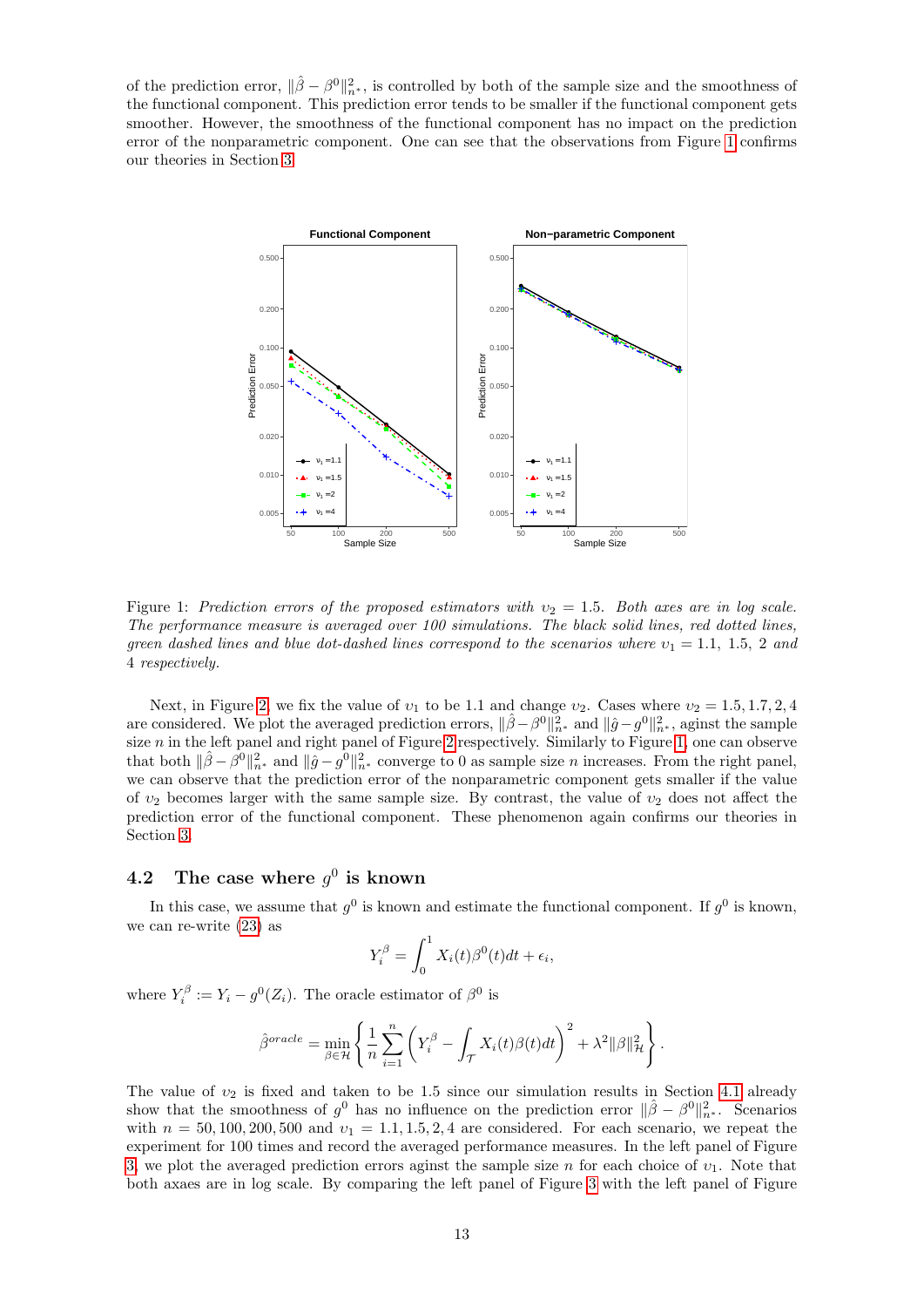<span id="page-13-0"></span>

Figure 2: Prediction errors of the proposed estimators with  $v_1 = 1.1$ . Both axes are in log scale. The performance measure is averaged over 100 simulations. The black solid lines, red dotted lines, green dashed lines and blue dot-dashed lines correspond to the scenarios where  $v_2 = 1.5, 1.7, 2$  and 4 respectively.

[1,](#page-12-0) we find that there is no siginificant difference bewteen these two figures. Given the true  $g^0$ , we still obtain similar prediction errors for the functional component. In other words, the functional component can be well-estimated even if the true  $g^0$  is unknown, which coincides with our theorems.

### <span id="page-13-1"></span>4.3 The case where  $\beta^0$  is known

In this case, we assume that  $\beta^0$  is known and estimate the nonparametric component. If  $\beta^0$  is known, we can re-write [\(23\)](#page-11-0) as

$$
Y_i^g = g(Z_i) + \epsilon_i,
$$

where  $Y_i^g := Y_i - \int_0^1 X_i(t) \beta^0(t) dt$ . The oracle estimator of  $g^0$  is

$$
\hat{g}^{oracle} = \min_{g \in \mathcal{G}} \left\{ \frac{1}{n} \sum_{i=1}^{n} (Y_i^g - g(Z_i))^2 + \xi^2 \|g\|_{\mathcal{G}}^2 \right\}.
$$

The value of  $v_1$  is fixed and taken to be 1.1 since our simulation results in Section [4.1](#page-11-1) already show that the smoothness of the functional component has no influence on the prediction error  $\|\hat{g} - g^0\|_{n^*}^2$ . Scenarios with  $n = 50, 100, 200, 500$  and  $v_2 = 1.5, 1.7, 2, 4$  are considered. For each scenario, we repeat the experiment for 100 times and record the averaged performance measures. In the right panel of Figure [3,](#page-14-1) we plot the averaged prediction errors aginst the sample size  $n$  for each choice of  $v_2$ . Note that both axaes are in log scale. We compare the right panel of Figure [3](#page-14-1) with the right panel of Figure [2](#page-13-0) and find that the rate of convergence of  $\hat{g}$  and  $\hat{g}^{oracle}$  are of similar order for each choice of  $v_2$ . Therefore, one can see that the performance of estimating  $g^0$  does not improve by incorporating the information of true  $\beta^0$ , which is in agreement with our theories.

In summary, our simulation results in Section [4.1](#page-11-1) suggest that the convergence rate for the functional component is solely determined by the smoothness of the functional component and sample size n. The rate gets faster as the functional component gets smoother. Moreover, the convergence rate for the nonparametric component is completely determined by the smoothness of the nonparametric component and sample size *n*. Smoother  $g^0$  leads to a faster rate of convergence. More importantly, results in Section [4.2](#page-12-1) indicate that the convergence rate for the functional component when  $g^0$  is unknown is of the same order than that when  $g^0$  is known. The results in Section [4.3](#page-13-1) suggest that an accurate estimate of  $\beta^0$  does not improve the estimation of  $g^0$ . The simulation results are in accordance with our theoretical findings in Section [3](#page-8-0) where we show the prediction error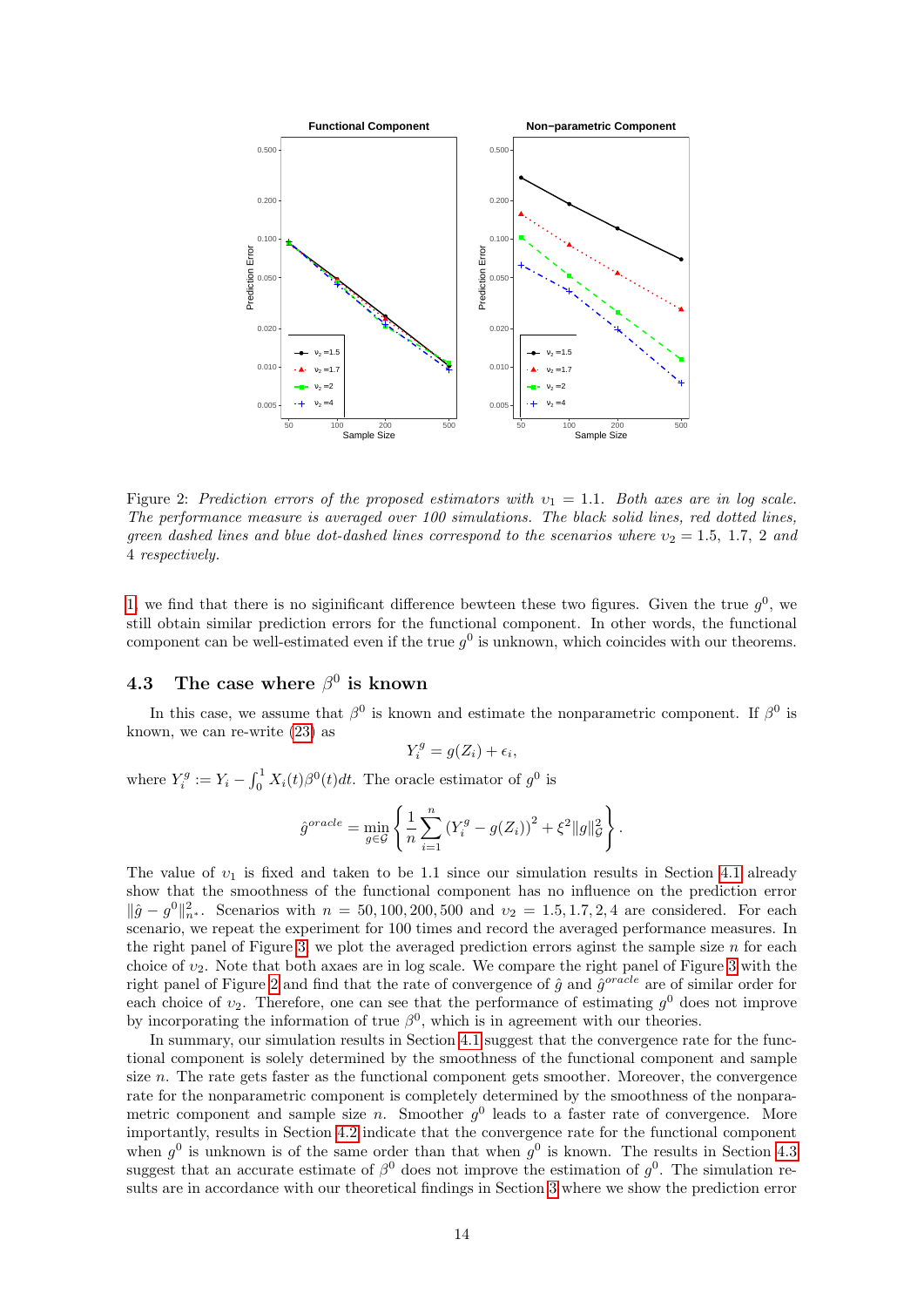<span id="page-14-1"></span>

Figure 3: Left panel: Prediction errors of  $\hat{\beta}^{oracle}$  with fixed  $v_2 = 1.5$ . The black solid lines, red dotted lines, green dashed lines and blue dot-dashed lines correspond to the scenarios where  $v_1 = 1.1, 1.5, 2$ and 4 respectively. Right panel: Prediction errors of  $\hat{g}^{\text{oracle}}$  with fixed  $v_1 = 1.1$ . The black solid lines, red dotted lines, green dashed lines and blue dot-dashed lines correspond to the scenarios where  $v_2 = 1.5, 1.7, 2$  and 4 respectively. The performance measure is averaged over 100 simulations. Both axes are in log scale.

of the nonparametric component declines at the rate of  $\mathcal{O}_p(n^{-2m/(2m+1)})$ ; whereas the prediction error of the functional component has a rate of convergence  $\mathcal{O}_p(n^{-2r/(2r+1)})$ . One can also apply our Algorithm [1](#page-7-4) to the case where the scalar variable is multi-dimensional. There are several available kernels including the commonly used Gaussian kernel  $G(z, w) = \exp(-\|z - w\|^2 / \sigma^2)$  with tuning parameter  $\sigma$  and the polynomial kernel  $G(z, w) = (z^T w + 1)^d$  with tuning parameter d.

## <span id="page-14-0"></span>5 Conclusion

In this paper, we propose the double-penalized least squares method for the semi-functional partial linear model within the framework of reproducing kernel Hilbert space (RKHS). At the same time, we introduce an efficient algorithm that requires no iterations to solve for the proposed estimators. Furthermore, under regularity conditions, we establish the minimax optimal rates of convergence for prediction in the semi-functional linear model. We also prove that, with an appropriate choice of regularization parameters, the rate of convergence for the nonparametric component is solely determined by the sample size and the smoothness of the nonparametric component. Additionally, the sample size and the smoothness of the functional component completely determine the rate of convergence for the functional component. Most importantly, for each component, the rate of convergence can be obtained as if the other component were known. The simulation studies further demonstrate the effectiveness of proposed estimators and confirm our theoretical results.

## Acknowledgments

The work by J. Fan is partially supported by the Research Grants Council of Hong Kong [Project No. HKBU 12303220] and National Natural Science Foundation of China [Project No. 11801478]. The work by L. Zhu is partially supported by the Research Grants Council of Hong Kong [Project Nos. HKBU12303419 and HKBU12302720] and National Natural Science Foundation of China [Project No. 11671042].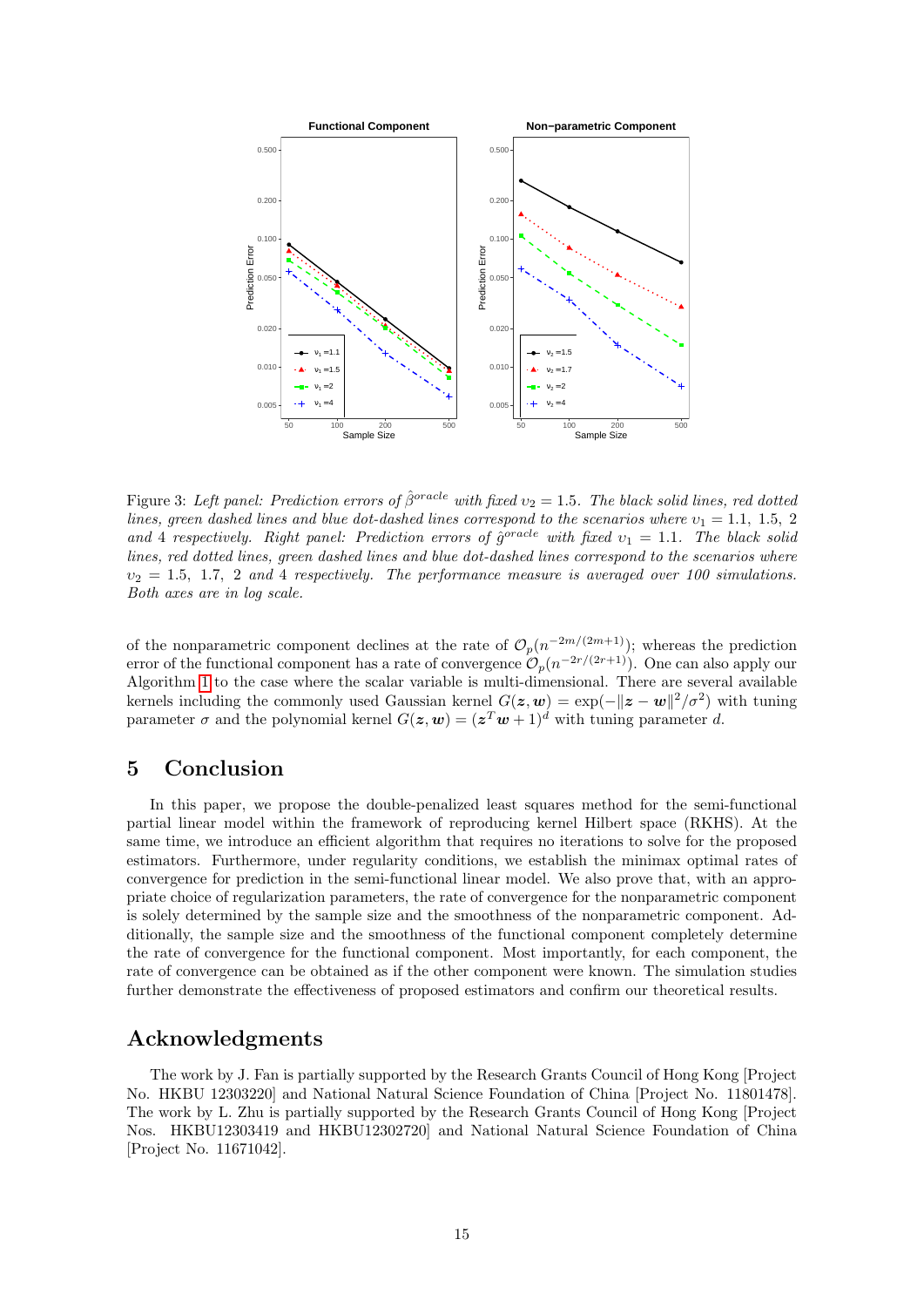### References

- <span id="page-15-8"></span>[1] Aneiros-P´erez, G., & Vieu, P. (2006). Semi-functional partial linear regression. Statistics and Probability Letters, 76(11), 1102–1110.
- <span id="page-15-9"></span>[2] Aneiros-P´erez, G., & Vieu, P. (2008). Nonparametric time series prediction: A semi-functional partial linear modeling. Journal of Multivariate Analysis, 99(5), 834–857.
- <span id="page-15-17"></span>[3] Belloni, A., Chernozhukov, V., & Wang, L. (2011). Square-root lasso: pivotal recovery of sparse signals via conic programming. Biometrika, 98(4), 791–806.
- <span id="page-15-15"></span>[4] Boente, G., Salibian-Barrera, M., & Vena, P. (2020). Robust estimation for semi-functional linear regression models. Computational Statistics and Data Analysis, 152, 107041.
- <span id="page-15-13"></span>[5] Cui, X., Lin, H., & Lian, H. (2020). Partially functional linear regression in reproducing kernel Hilbert spaces. Computational Statistics and Data Analysis, 150, 106978.
- <span id="page-15-6"></span>[6] Cai, T. Tony, & Yuan, Ming. (2012). Minimax and Adaptive Prediction for Functional Linear Regression. Journal of the American Statistical Association, 107(499), 1201-1216.
- <span id="page-15-4"></span>[7] Fang Yao, MULLER, Hans-Georg, & WANG, Jane-Ling. (2005). Functional Linear Regression ¨ Analysis for Longitudinal Data. The Annals of Statistics, 33(6), 2873–2903.
- <span id="page-15-2"></span>[8] Ferraty, Frédéric, & Vieu, Philippe. (2002). The Functional Nonparametric Model and Application to Spectrometric Data. Computational Statistics, 17(4), 545–564.
- <span id="page-15-18"></span>[9] Giraud, C., Huet, S., & Verzelen, N. (2012). High-Dimensional Regression with Unknown Variance. Statistical Science, 27(4), 500–518.
- <span id="page-15-3"></span>[10] Hervé Cardot, Frédéric Ferraty, & Pascal Sarda. (2003). Splie Estimators for the Functional Linear Model. Statistica Sinica, 13(3), 571–591.
- <span id="page-15-5"></span>[11] HALL, Peter, & HOROWITZ, Joel L. (2007). Methodology and Convergence Rates for Functional Linear Regression. The Annals of Statistics, 35(1), 70–91.
- [12] Kimeldorf, G., & Wahba, G. (1971). Some results on Tchebycheffian spline functions. Journal of Mathematical Analysis and Applications, 33(1), 82-95.
- <span id="page-15-12"></span>[13] Kong, D., Xue, K., Yao, F., & Zhang, H. H. (2016). Partially functional linear regression in high dimensions. *Biometrika*, 103(1), 147-159.
- [14] Ledoux, M., & Talagrand, M. (1991). Probability in Banach spaces: Isoperimetry and processes. Berlin: Springer.
- <span id="page-15-14"></span>[15] Lian, H. (2011). Functional partial linear model. Journal of Nonparametric Statistics, 23(1), 115–128.
- [16] Massart, P. (2000). About the Constants in Talagrand's Concentration Inequalities for Empirical Processes. The Annals of Probability, 28(2), 863-884.
- [17] Massart, P., & Ecole d'ete de probabilites de Saint-Flour. (2007). Concentration inequalities and model selection, Lecture Notes in Mathematics, vol. 1896, Berlin, Heidelberg: Springer-Verlag.
- <span id="page-15-16"></span>[18] Müller, Patric, & Van de Geer, Sara. (2015). The Partial Linear Model in High Dimensions. Scandinavian Journal of Statistics, 42(2), 580-608.
- <span id="page-15-0"></span>[19] Ramsay, J. O. (1982). When the data are functions. Psychometrika, 47(4), 379–396.
- <span id="page-15-1"></span>[20] Ramsay, J. O, & Dalzell, C. J. (1991). Some Tools for Functional Data Analysis. Journal of the Royal Statistical Society. Series B, Methodological, 53(3), 539–572.
- <span id="page-15-7"></span>[21] Ramsay, Silverman, & Silverman, B. W. (2005). Functional data analysis (2nd ed.). Springer.
- <span id="page-15-10"></span>[22] Shang, H. L. (2014). Bayesian bandwidth estimation for a semi-functional partial linear regression model with unknown error density. Computational Statistics, 29(3), 829–848.
- <span id="page-15-11"></span>[23] Shin, H. (2009). Partial functional linear regression. Journal of Statistical Planning and Inference, 139(10), 3405-3418.